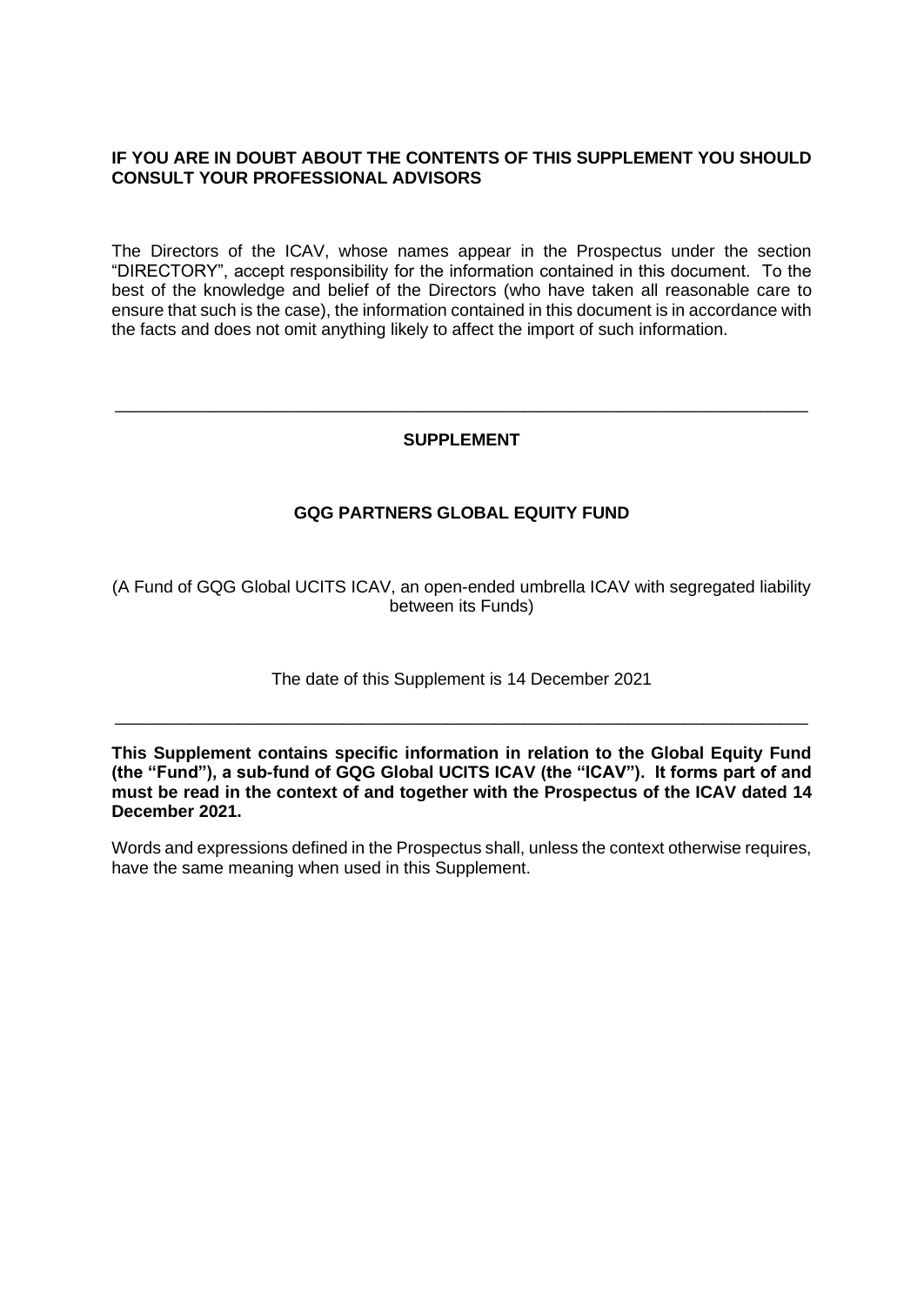# **INTRODUCTION**

This Supplement comprises information relating to the Shares of the Fund to be issued in accordance with the Prospectus and this Supplement.

The general details set out in the Prospectus apply to the Fund save where otherwise stated in this Supplement. To the extent that there is any inconsistency between this Supplement and the Prospectus this Supplement shall prevail.

**Investors should read the "RISK FACTORS" section before investing in the Fund.** 

**As the Fund may invest more than 20% of its Net Asset Value in Emerging Markets Countries, investors should note that an investment in the Fund should not constitute a substantial proportion of an investment portfolio and may not be appropriate for all investors.**

### **DEFINITIONS**

**In this Supplement, the following words and phrases shall have the meaning indicated below:-**

| "Benchmark"                        | means the MSCI All Country World (Net) Index,<br>Bloomberg Ticker M1WD.                                                                                                                                                                                                                                                                                                                                                                                                                                                                                                                                                                                                                                                                                                                           |  |  |  |  |  |  |  |
|------------------------------------|---------------------------------------------------------------------------------------------------------------------------------------------------------------------------------------------------------------------------------------------------------------------------------------------------------------------------------------------------------------------------------------------------------------------------------------------------------------------------------------------------------------------------------------------------------------------------------------------------------------------------------------------------------------------------------------------------------------------------------------------------------------------------------------------------|--|--|--|--|--|--|--|
| "Dealing Day"                      | means every Business Day;                                                                                                                                                                                                                                                                                                                                                                                                                                                                                                                                                                                                                                                                                                                                                                         |  |  |  |  |  |  |  |
| "Dealing Deadline"                 | means in the case of subscriptions and redemptions,<br>3 p.m. (Irish time) on the Business Day of the relevant<br>Dealing Day or such other time as the Directors may<br>determine, provided always that no subscriptions or<br>redemptions will be accepted after the Valuation Point<br>on the relevant Dealing Day;                                                                                                                                                                                                                                                                                                                                                                                                                                                                            |  |  |  |  |  |  |  |
| "Emerging Markets<br>Country(ies)" | every nation in the world except the United States,<br>Canada, Japan, Australia, New Zealand, and most<br>countries located in Western Europe;                                                                                                                                                                                                                                                                                                                                                                                                                                                                                                                                                                                                                                                    |  |  |  |  |  |  |  |
| "Indexed Net Asset Value"          | means in respect of the initial Performance Period (as<br>defined below) for the Fund the Initial Offer Price of the<br>Fund multiplied by the number of Shares of the Fund<br>issued during the Initial Offer Period, increased on<br>each Dealing Day by the value of any subscriptions or<br>decreased pro rata by the value of any redemptions<br>which have taken place since the Initial Offer Period,<br>increased or decreased by the total return of the<br>Benchmark over the course of the Performance<br>Period. For each subsequent Performance Period for<br>the Fund the "Indexed Net Asset Value" means either<br>(i) where a Performance Fee was payable in respect<br>of the prior Performance Period, the Net Asset Value<br>of the Fund, increased on each Dealing Day by the |  |  |  |  |  |  |  |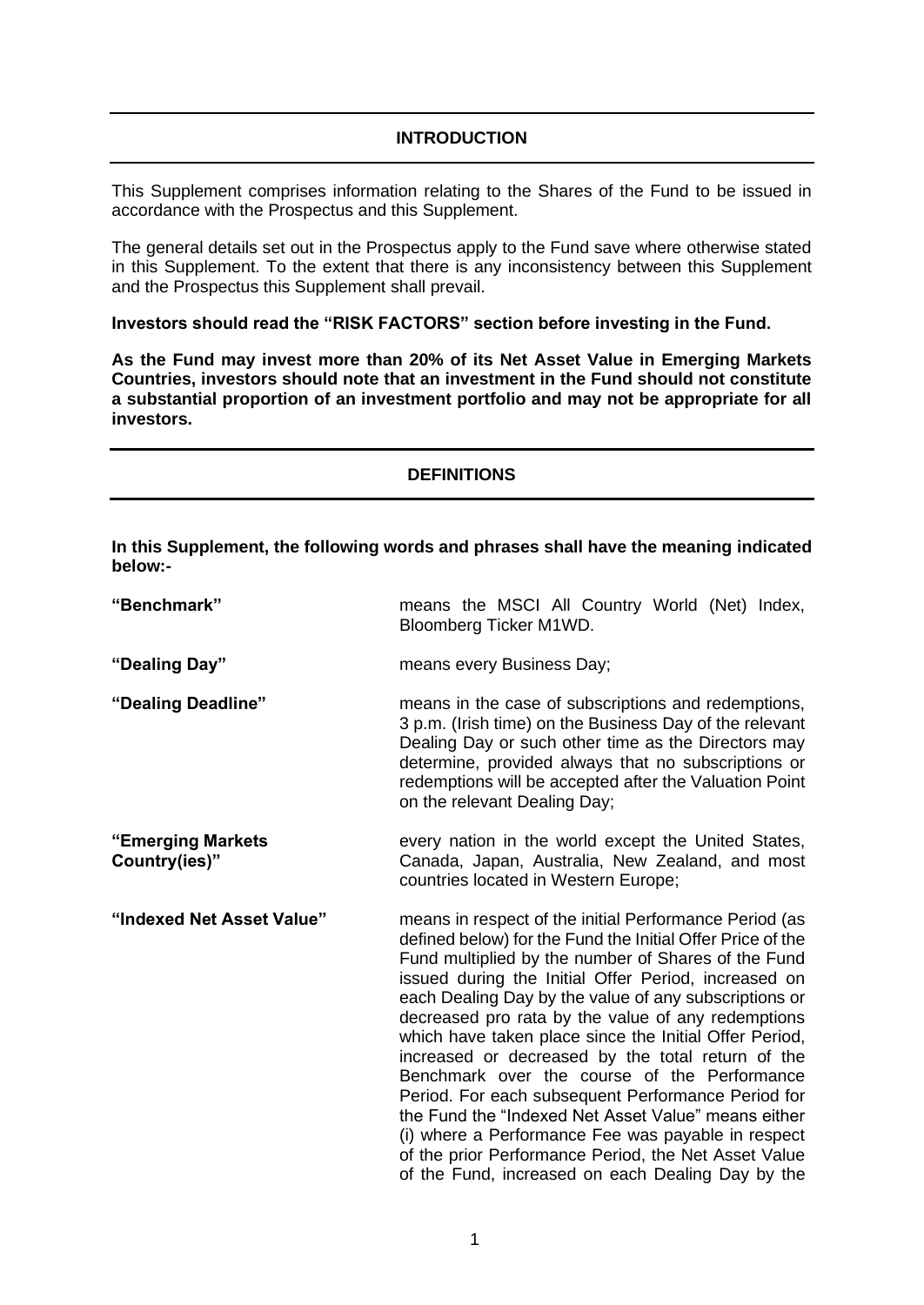#### **Investment Objective**

The Fund's investment objective is to seek long term capital appreciation.

#### **Investment Policies**

The Fund may invest in equity securities or equity-linked instruments, including common stock, preferred stock and options, of companies located anywhere in the world, including, but not limited to, Emerging Markets Countries and the United States. This Fund has no limitation on the capitalization size of the companies in which it invests, the industry focus of companies invested in nor on its ability to invest in securities issued from any country. The Fund will invest in various countries and various industries. The Fund will also invest in equity related securities including depositary receipts (including American Depositary Receipts ("ADRs"), European Depositary Receipts ("EDRs") and Global Depositary Receipts ("GDRs")), which are certificates typically issued by a bank or trust company that represent ownership interests in securities of non-U.S. companies.

The Fund may use the following derivative securities for investment purposes: participation notes or participatory notes ("P-Notes") and/or LEPOs (as defined above), collectively known as "Synthetic Equities," where the use of such securities is consistent with the Fund's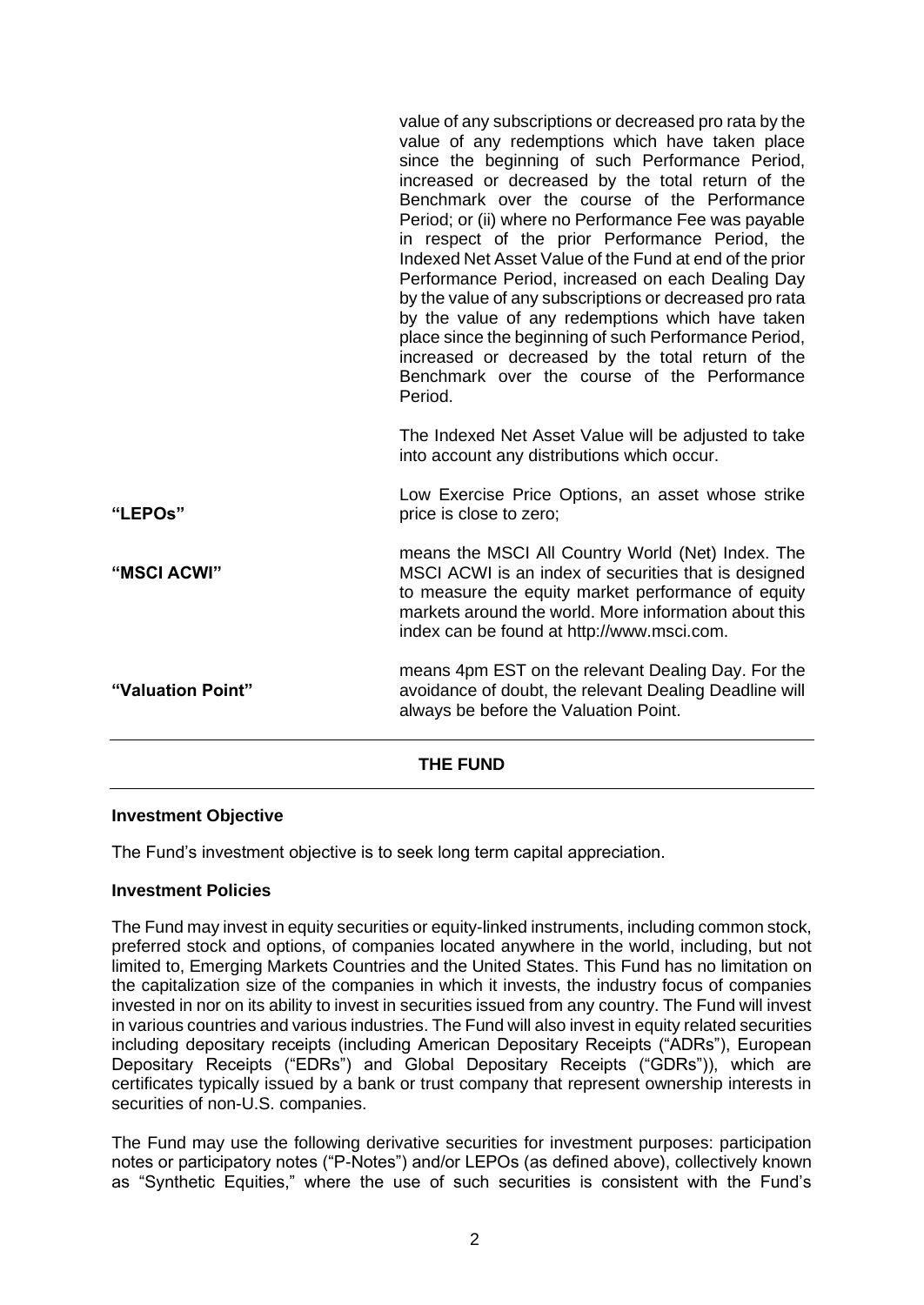strategies. The Fund may use Synthetic Equities primarily to gain access to securities which may be otherwise inaccessible to foreign investors or too costly or otherwise burdensome for direct access to the underlying securities, such as due to market registration issues. For P-Notes, these countries include Bangladesh, China, India, Pakistan, Saudi Arabia, South Korea and Taiwan. Some Synthetic Equities are instruments that attempt to replicate ownership of an underlying equity security in foreign stock markets where non-resident shareholders are unable to own shares directly or find it advantageous to own shares through this indirect vehicle. Such Synthetic Equities will not embed leverage. The Fund's use of Synthetic Equities is subject to a limit of 15% of Net Asset Value.

The Fund may invest in securities listed on the Russian market as listed in Schedule I (c) of the Prospectus without restriction. The Fund may invest in such securities, however this will be limited and, in accordance with requirement of the Central Bank to specify the maximum such exposure, under no circumstances will it exceed 30% of Net Asset Value.

The Fund may gain exposure to Chinese securities by utilizing the Stock Connect program to purchase China A shares. Please see the "*Emerging Markets Risks – Investments in China - Shanghai-Hong Kong Stock Connect (the "Stock Connect")*" section of the Prospectus for additional information.

In addition to its primary investments, the Fund may also invest in: units of other UCITS and ETFs (subject to a limit of 10% of Net Asset Value); equity and equity related securities (as listed above in paragraph 1 under "Investment Policies") that are issued by companies in developed countries and real estate investment trusts. The Fund's investments in collective investment schemes shall be in accordance with Central Bank requirements, the UCITS Regulations and subject to the limits set out in Schedule II of the Prospectus. The Fund will exclude investments in companies that derive more than 25% of their revenue from tobacco. In addition, no investments will be made in companies associated with the production of controversial weapons such as anti-personnel mines, cluster munitions, depleted uranium and biological or chemical weapons (i.e. companies screened out by the MSCI ex-Controversial Weapons Index).

The Fund may hold cash or cash equivalents and may invest in U.S. Treasury securities. Under normal market conditions, the amount of cash in the Fund's portfolio is not a strategic factor, and is a residual function of the Investment Manager's investment process. Under normal market conditions cash and cash equivalents, including U.S. Treasury securities, will typically represent less than 20% of the Fund's assets. The Fund may also retain up to 100% of its Net Asset Value in cash or cash equivalents which shall include, but shall not be limited to, short-term fixed income securities (both sovereign and corporate) including Money Market Instruments pending reinvestment or for use as collateral, arising from the Fund's use of FDIs if this is considered appropriate to the investment objective.

The Fund may engage in securities lending for efficient portfolio management only. Securities lending will not exceed 33% of the Fund's Net Asset Value and is not expected to exceed 5% of the Fund's Net Asset Value.

Save to the extent permitted by the Regulations, all securities invested in will be listed or traded on the markets and exchanges listed in Schedule I of the Prospectus.

This section should be read in conjunction with the "INVESTMENT RISKS AND SPECIAL CONSIDERATIONS" section of the Prospectus and in particular the risks associated with Investments in "*Emerging Markets*", "*Emerging Markets Risk – Russian Registration Risk*" and "*Emerging Markets Risks – Investments in China*".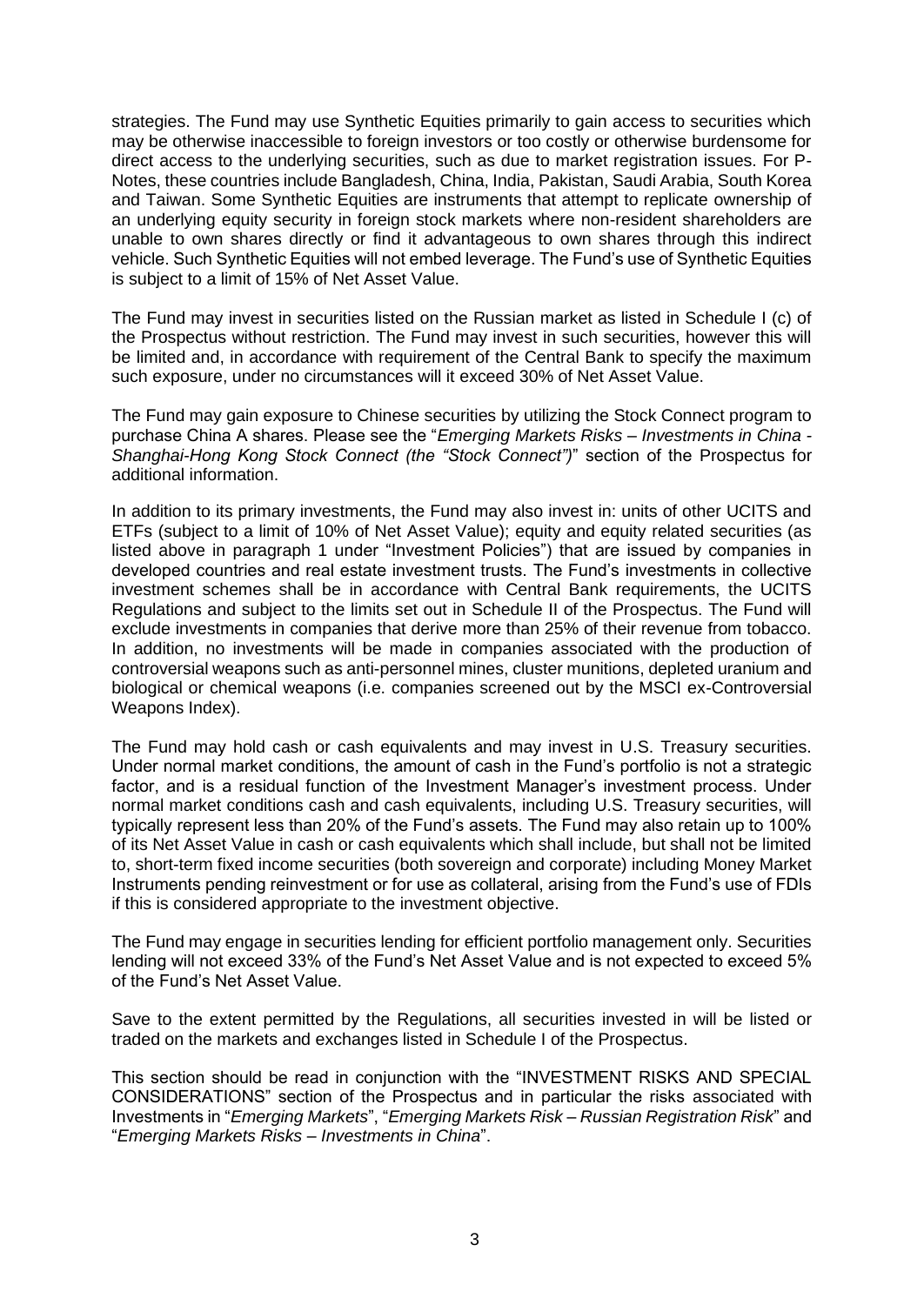The Fund is actively managed and is not constrained by any benchmark. However the Fund uses the MSCI ACWI to compare performance. The MSCI ACWI is also used as a benchmark for the purposes of the calculation of performance fees for Class P Shares of the Fund. Past performance against the Benchmark will be set out in the Key Investor Information Documents for the relevant Classes of the Fund once this information is available.

## **Investment Strategy**

In managing the Fund's investments, the Investment Manager will emphasize owning what it considers enduring high-quality businesses over the long term while focusing on risk management and avoiding a disproportionate focus on shorter term projections. To make this determination, the Investment Manager considers a variety of factors including whether a company has a strong financial position, capable management, and promising growth opportunities, as well as its level of brand recognition, patents or other proprietary intellectual property, a dominant market position and/or consistently high profit margins.

The Investment Manager focuses on companies it believes, based on its research and proprietary valuation and forecasting models, can sustain superior earnings growth over the long term and are available at what the Investment Manager believes is a reasonable price. The firm employs both traditional and alternative research methods in analyzing companies. While traditional research focuses on the business model and financial fundamentals, nontraditional research includes interviewing an issuer's competitors, customers, current and former employees and other market participants to gain a better understanding of the issuer's internal culture, the market environment in which it operates, and its competitive and organizational strengths and weaknesses. The desired outcome of combining these complementary research methods is to develop a differentiated long term view on prospective investments. The Investment Manager builds relatively concentrated and unconstrained target portfolios, within the UCITS Regulations, with the goal of outperforming the MSCI ACWI, a benchmark selected by the Investment Manager to evaluate its internal processes over a full market cycle. Alternative research channels include interviewing an issuer's competitors, customers, current and former employees and other market participants to gain a better understanding of the issuer's internal culture, the market environment in which it operates, and its competitive and organizational strengths and weaknesses.

The investment process initially commences with a search for companies that provide a high return on equity and/or return on assets with low-to-moderate leverage. This generally narrows the universe of global securities to a discrete focus group which are analysed in greater detail. This involves a review of past results, research on future growth opportunities, risk assessment and the estimation of a reasonable price. From this a sub-set of opportunities is identified and a portfolio with a high alpha proposition (excess return on an investment relative to the Investment Manager's sample benchmark) over a full market cycle is developed.

In terms of research the Investment Manager pursues a disciplined bottom-up approach to analysing potential investment opportunities. Its differentiated research process, which includes traditional and alternative research channels, can be applied across industries and geographies within both developed and emerging markets. It evaluates the investable pool of stable quality companies primarily based upon the following criteria: past results, growth potential and valuation.

The Investment Manager will sell a company when its view of their risks or opportunities fundamentally changes, or when it believes that the stock price no longer reflects good value. The Investment Manager will also sell if it identifies alternative investments representing greater opportunity in the course of its duties. The Fund is daily dealing and the Investment Manager will manage it in accordance with the liquidity requirements this entails, as well as constantly seeking new opportunities, but a longer term view will be taken in managing the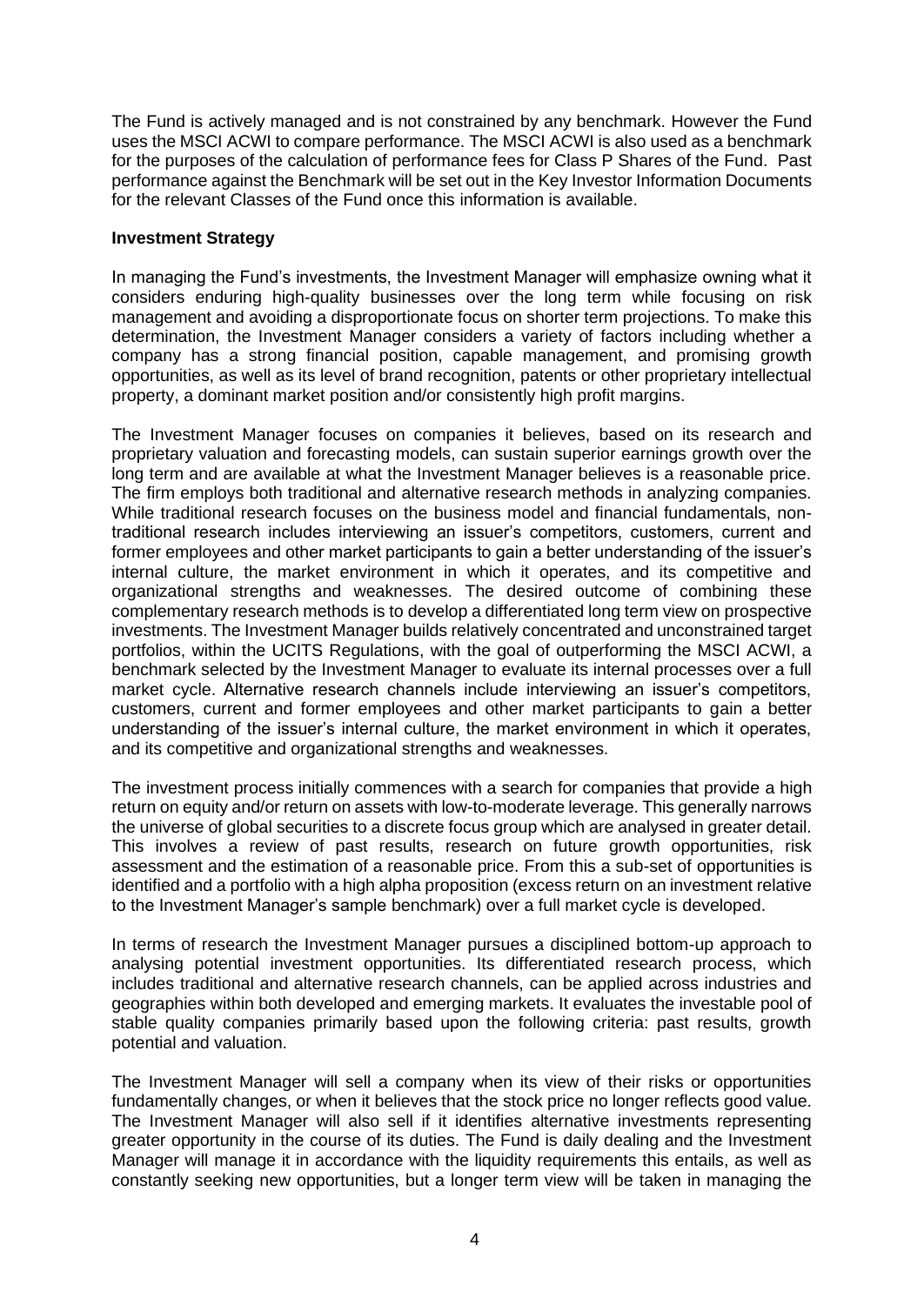Fund and it is anticipated that in the absence of significant developments impacting a security or price adjustments, portfolio changes may be relatively infrequent.

The Investment Manager considers environmental, social and governance factors in its investment process when it believes such factors could be material to long term growth. Examples could include but are not limited to: existing or proposed environmental protection legislation; questionable labour practices at the company or through its supply chain or poor corporate governance. Further details are set out in the Prospectus.

# **INVESTMENT IN FDI AND RISK MANAGEMENT**

This section should be read in conjunction with the "USE OF FINANCIAL DERIVATIVE INSTRUMENTS" and "INVESTMENT RISKS AND SPECIAL CONSIDERATIONS: FDI Risk" sections in the Prospectus.

# **Use of FDI**

Subject to the UCITS Regulations and to the conditions and limits laid down by the Central Bank from time to time, the Fund may utilise exchange traded and OTC FDI for investment and hedging purposes.

In addition to investment in P-Notes as described under Investment Policy above, the Fund may use currency forward contracts (including non-deliverable currency forward contracts), currency futures, currency options and equity index futures (futures on major market indices such as the S&P 500 or Russell 1000 Index) for hedging, including protecting the Fund's unrealised gains by hedging against possible adverse fluctuations in the securities markets or changes in interest rates or currency exchange rates that may reduce the market value of the Fund's investment portfolio and for Hedged Share Classes of the Fund. Where the Fund invests in FDIs that are based on financial indices, these indices will be consistent with the investment policies of the Fund as well as the requirements of the Central Bank and generally will not be rebalanced more frequently than monthly. It is not anticipated that such rebalancing will increase Fund costs or impact the Fund's ability to comply with its investment restrictions.

The Fund may also utilise repurchase agreements and engage in stock lending for efficient portfolio management purposes only. The maximum exposure of the Fund's assets to repurchase agreements shall not exceed 20% of Net Asset Value and is not expected to exceed 5% of Net Asset Value. Detailed descriptions of these FDIs are set out in the Prospectus under the "Use of Financial Derivative Instruments" section.

The FDI which the Fund utilises may be used for hedging purposes at portfolio level including, hedging of interest rate and credit rate exposures, arising from the risk that the value of a security will be significantly or disproportionately impacted by changes to interest rates, and hedging currency exposures arising from investments denominated in currencies other than the Base Currency. Currency hedging is also utilised to hedge against possible adverse fluctuations in currency exchange rates that may impact on Classes denominated in currencies other than the Base Currency.

Details of the FDIs used are set out in the Prospectus under the "USE OF FINANCIAL DERIVATIVE INSTRUMENTS" section.

The risks attached to the use of FDI by the Fund are set in the "INVESTMENT RISK AND SPECIAL CONSIDERATIONS" section of the Prospectus.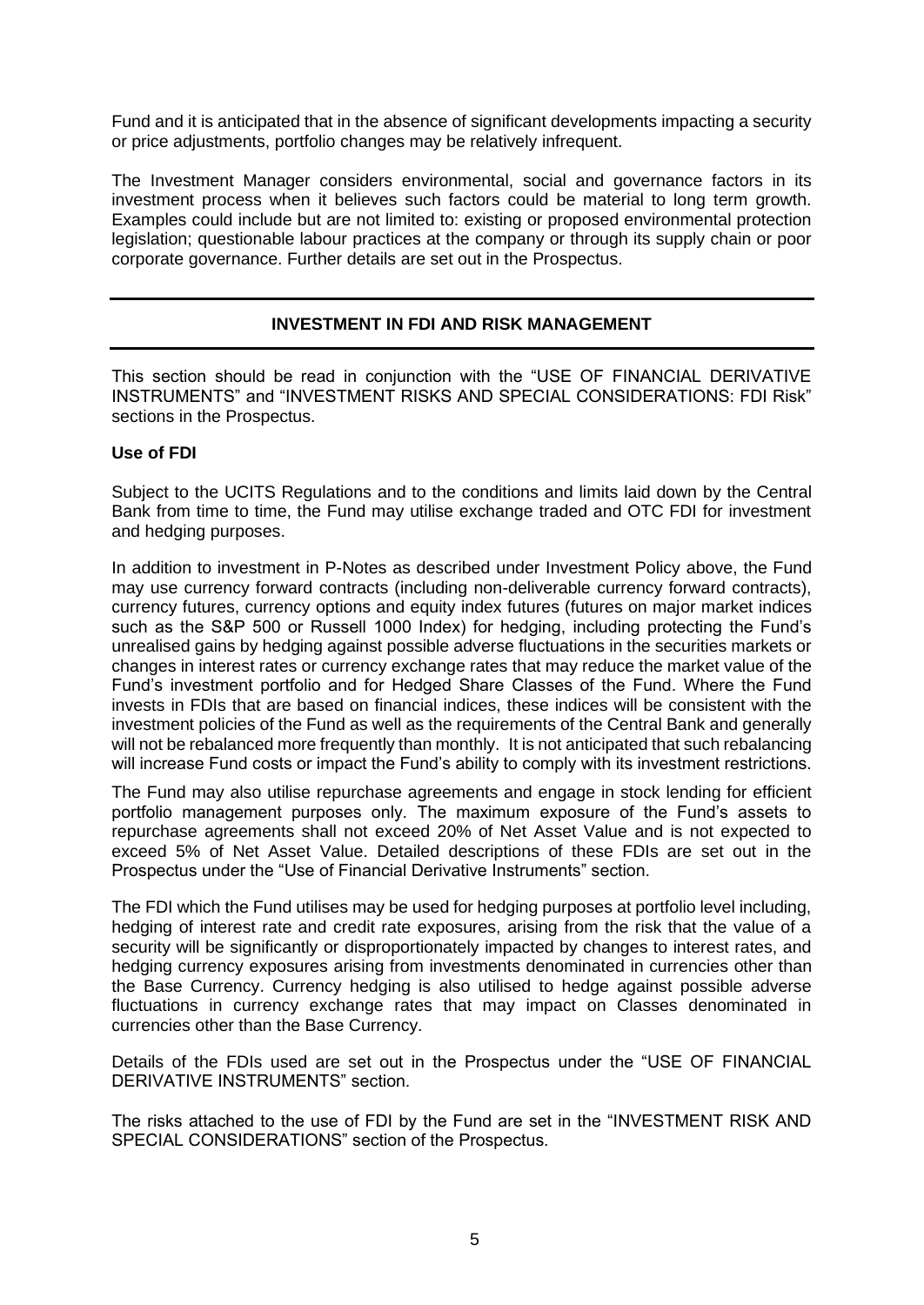#### **Risk Management**

The Manager operates a risk management process on behalf of the Fund in relation to its use of FDIs, details of which are set out in the Prospectus under the "USE OF FINANCIAL DERIVATIVE INSTRUMENTS: Risk Management" section.

Based on the nature of the FDI utilised, the Fund utilises the commitment approach methodology for calculation of its global exposure. The leverage exposure of the Fund through the use of FDIs will not exceed 100% of the Fund's Net Asset Value, as measured using the commitment approach.

Information on FDIs used for the Fund will be included in the ICAV's semi-annual and annual reports and accounts. The ICAV will also provide information to Shareholders on request on the Risk Management Process employed by the Manager on the Fund's behalf, including details of the quantitative limits applied and information on the risk and yield characteristics of the main categories of investments held on behalf of the Fund.

## **Base Currency**

The Base Currency of the Fund is USD.

## **Investment Restrictions and Risk Management**

The general investment restrictions as set out in the "INVESTMENT RESTRICTIONS" section of the Prospectus shall apply. The Fund will only invest in assets that are permitted under the Regulations.

## **Profile of a Typical Investor**

An investment in the Fund is suitable for investors seeking capital appreciation and that are prepared to accept a moderate to high level of volatility. As with any investment in emerging markets volatility will be relatively high on an absolute basis when compared with established markets, however the level of volatility is anticipated to be moderate when compared to similarly focused geographical strategies. Investors should be prepared to maintain a longterm investment in the Fund.

# **RISK FACTORS**

Investment in the Fund carries with it a degree of risk including, but not limited to, the risks described in the "INVESTMENT RISKS AND SPECIAL CONSIDERATIONS" section of the Prospectus. Investing in the Fund implies (without limitation) the following risk factors which are listed in the same order as in the Prospectus: Active Management Risk; Currency Risk; Depository Receipts Risk; Emerging Markets Risk; Equity Securities Risk; ETFs Risk; Geographic Focus Risk – Investing in the United States Risk; Initial Public Offering Risk; Investment Style Risk; Investment Management Risk; Investment Manager Risk; Investment Style Risk; Large Capitalization Company Risk; Large Purchase and Redemption Risk; Illiquidity Risk; Market Risk; New Fund Risk; P-Notes Risk; Small- and Mid-Capitalization Company Risk; Stock Connect Investing Risk and US Treasuries Risk. These investment risks are not purported to be exhaustive and potential investors should review the Prospectus and this Supplement carefully and consult with their professional advisers before making an application for Shares. There can be no assurance that the Fund will achieve its investment objective.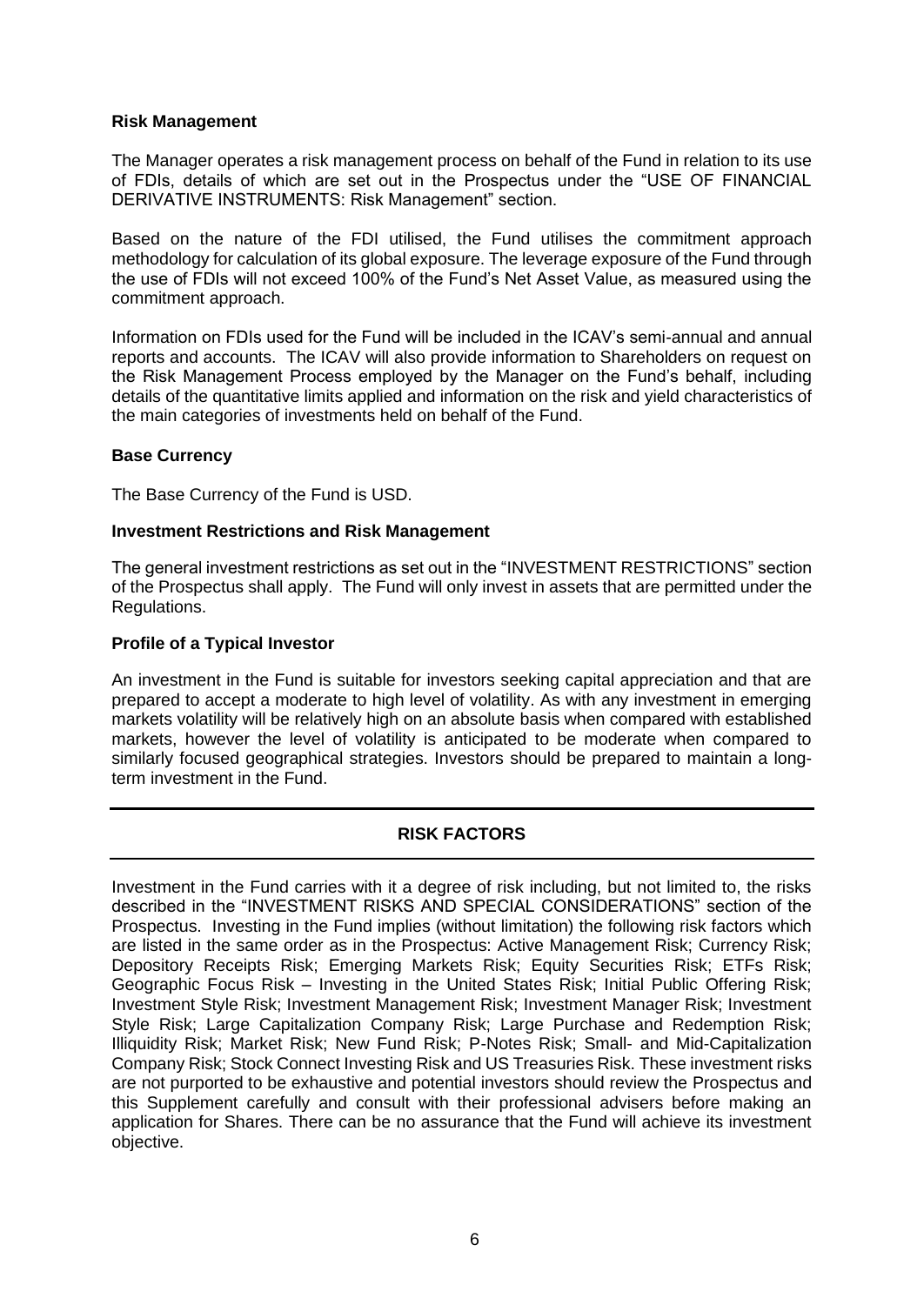# **FEES AND EXPENSES**

## **The Fund shall bear its attributable portion of the fees and operating expenses of the ICAV. The fees and operating expenses of the ICAV are set out in detail under the "FEES AND EXPENSES" section in the Prospectus.**

# **Establishment Costs**

The Fund shall bear its attributable proportion of the establishment costs of the ICAV as set out in the "FEES AND EXPENSES: Establishment Costs" section in the Prospectus. The Fund shall also bear the preliminary expenses incurred in its establishment which shall amount to no more than € 40,000 and be amortised over the first five financial years of the Fund. The Directors may in their absolute discretion, following consultation with the Depositary, shorten the period over which said expenses are amortised. The Fund shall bear the preliminary expenses incurred in the establishment of any new Class for the Fund.

# **Management Fee**

The ICAV will pay to the Manager an annual management fee which will be payable monthly in arrears at the rate of 0.04% per annum of the Net Asset Value of the ICAV for ICAV assets under management from €0 to €500 million, 0.02% per annum of the Net Asset Value of the ICAV for ICAV assets under management from €500 million to €1 billion and 0.01% per annum of the Net Asset Value of the ICAV for ICAV assets under management over €1 billion, as at the Valuation Point in respect of each Dealing Day subject to a minimum annual management fee of up to €100,000 per annum.

## **Investment Management Fee**

Under the Investment Management Agreement, the ICAV will pay to the Investment Manager a fee at an annual rate equal to the percentage of the daily Net Asset Value of the relevant Class of the Fund as set out in the Schedule to this Supplement (the "Investment Management Fee"). The Investment Management Fee shall accrue daily and be calculated and payable monthly in arrears.

The Investment Manager shall be entitled to be reimbursed for its reasonable vouched out-ofpocket expenses. Where the Investment Manager's expenses are attributable to the ICAV as a whole, they will be borne on a pro rata basis by the Fund.

The Investment Manager (or any related person) may from time to time and at its sole discretion and out of its own resources decide to waive some or all of its Investment Management Fee and/or performance fee applicable to a specific Class or the Fund as a whole or it may share, or rebate some or all of such fees with/to intermediaries or Shareholders (any such rebates or fee sharing will take place outside of the Fund). Any waiver by the Investment Manager shall be in accordance with Central Bank requirements.

The Investment Manager has committed to waive fees and/or reimburse the Fund any expenses in order to keep each of the Fund's Share Classes' total operating expenses (excluding interest, taxes, brokerage commissions, transactional expenses, foreign exchange costs and non-routine expenses or share class specific expenses i.e. Performance Fees (collectively, "Excluded Expenses")) from exceeding the percentage per annum of the Net Asset Value of the Fund ("Expense Limitation") as set out in the column headed "Expense Limitation (%)" in the Schedule to this Supplement.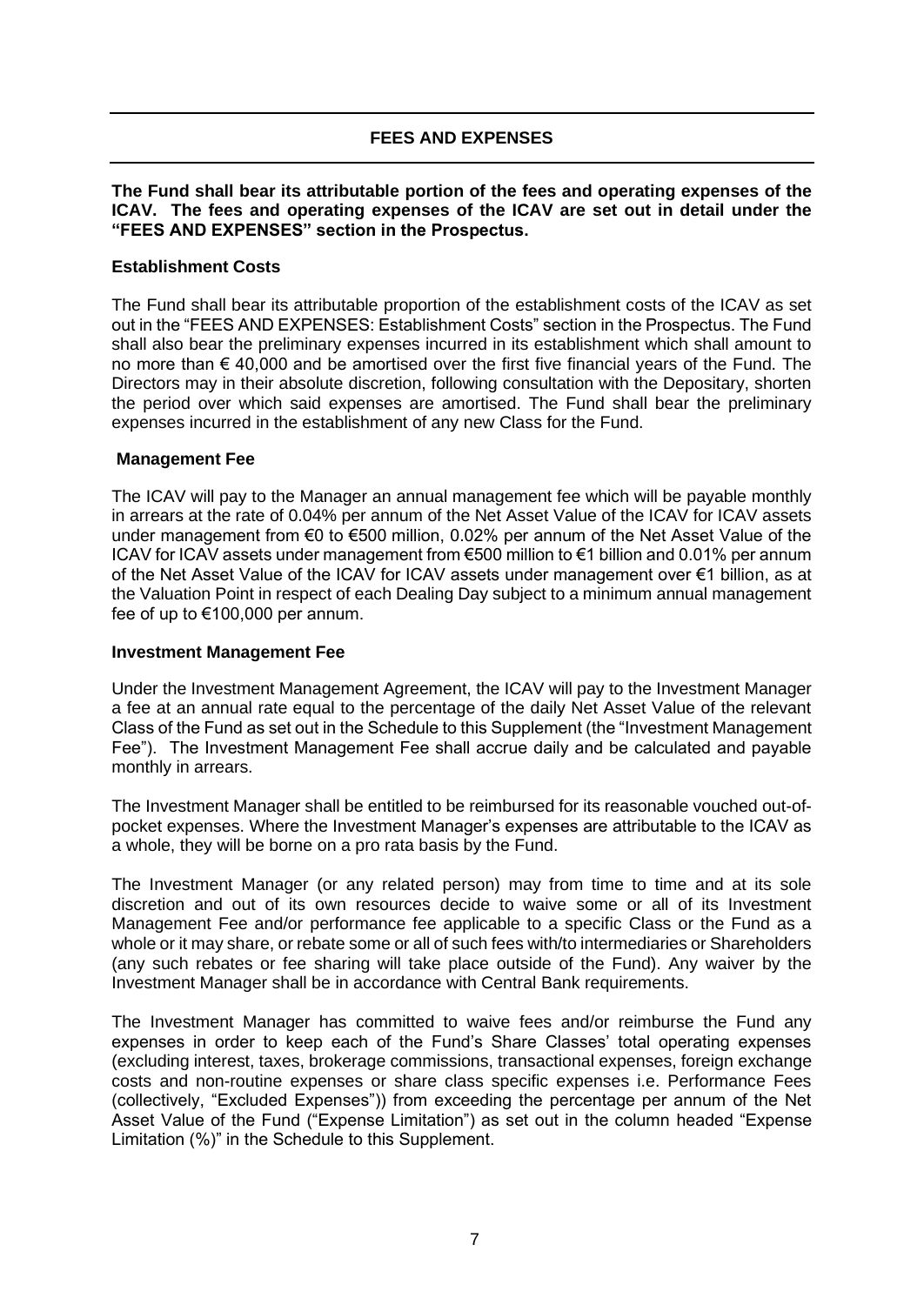The Expense Limitation will have the effect of lowering the Fund's overall expense ratio and increasing the yield or investment return to the Shareholders.

MiFID related Explicit and Implicit costs associated with the portfolio transactions are available upon request.

## **Distributors' Fees and Expenses**

The Fund will pay to the Distributors and any Distribution Agents, out of the Investment Management Fee, such proportion of the Investment Management Fee as the Investment Manager may direct, where appropriate and unless otherwise disclosed.

In addition, each Distributor shall be entitled to be reimbursed its reasonable vouched out-ofpocket expenses. Each Fund shall bear pro rata its share of such out-of-pocket expenses.

#### **Depositary Fee**

The Depositary shall be entitled to receive out of the assets of the Fund an annual depositary fee, accrued at each Valuation Point and payable monthly in arrears, which shall not exceed 0.03% per annum of the Net Asset Value of the Fund subject to a minimum annual depositary fee of up to €35,000 per annum (plus VAT, if any) thereon.

In addition, the Fund shall pay or reimburse the depositary in respect of all reasonable and properly vouched out–of-pocket expenses incurred by it, including (without limitation) all charges for postage, telephone and faxing incurred by the Depositary in the performance of duties hereunder.

The Depositary shall also be entitled to be repaid the fees, transaction charges and expenses of any sub-custodian appointed by it which shall be at normal commercial rates and subject to minimum annual custody fee of up to €30,000 per Fund (plus VAT, if any) thereon.

#### **Administrator Fee**

The Administrator is entitled to receive out of the assets of the Fund a fee at an annual rate which will not exceed 0.10% per annum of the Net Asset Value of the Fund, subject to a minimum fee of up to €120,000 per annum per Fund (plus any applicable taxes). This fee accrues and is calculated on each Dealing Day and payable monthly in arrears.

The Administrator is also entitled to charge an annual fee to the Fund of up to  $\epsilon$ 7,500 for the preparation of the annual financial statements. In addition, the Administrator is also entitled to charge to the Fund all agreed fees and transaction charges, at normal commercial rates, together with reasonable out-of-pocket expenses (plus any applicable taxes), it incurs on behalf of the Fund in the performance of its duties under the Administration Agreement, which shall be payable monthly in arrears.

#### **Performance Fee**

In addition to the Investment Management Fee, the Investment Manager is entitled to a performance fee (the "Performance Fee") in relation to certain Classes of the Fund. The Performance Fee will currently only be payable out of the net assets attributable to Class P of the Fund. It is confirmed that the MSCI ACWI, which the Performance Fee is based on, is consistent with the investment policy of the Fund and the ICAV.

The Performance Fee shall be calculated and shall accrue at the Valuation Point and the accrual will be reflected in the Net Asset Value per Share of the Fund. The performance period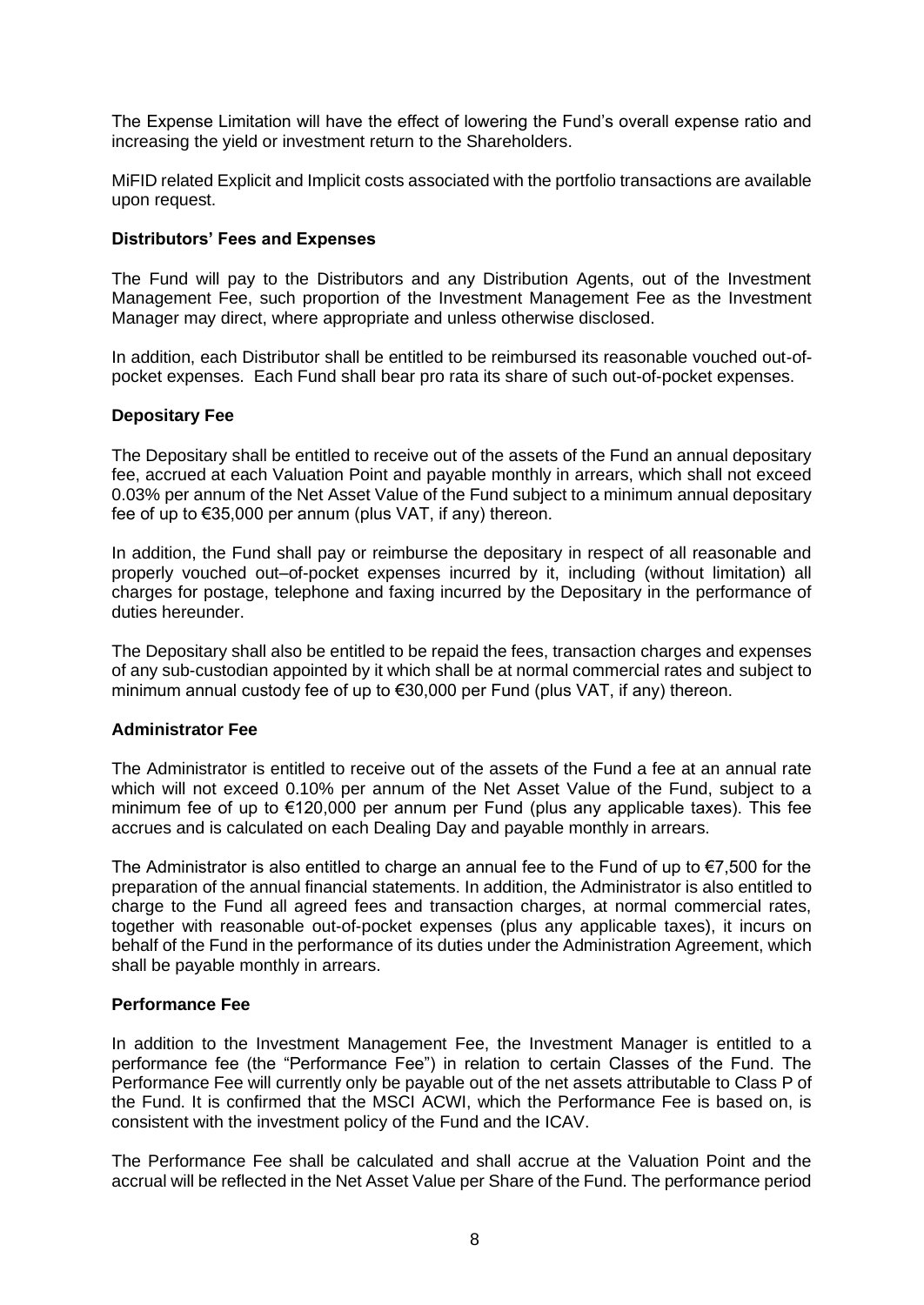of the Fund is every 12 months ending on the last Business Day of each calendar year (the "Performance Period"). The first Performance Period shall begin at the end of the Initial Offer Period of the Class and shall finish on 31 December, or the last Business Day, in the following calendar year. Subsequent Performance Periods shall commence on the next Business Day and end on the last Business Day of that next calendar year.

The Performance Fee, if any, shall crystallise on the last Valuation Point of each Performance Period and shall become payable to and be credited to the Investment Manager. The payment of the Performance Fee, if any, will be paid annually in arrears as soon as practicable, and typically within 30 calendar days, after the close of business on the Business Day following the end of the relevant Performance Period.

The Performance Fee for all relevant Classes subject to such a Fee for each Performance Period shall be equal to 20% of the amount, if any, by which the Net Asset Value before Performance Fee accrual (to the extent it is in Shareholders' best interests) of the Class exceeds the Indexed Net Asset Value of the Class on the last Business Day of the Performance Period. In addition, the Performance Fee with respect to any redemptions of Shares during the Performance Period will crystallise in due proportions on the relevant Dealing Day and shall become payable to and credited to the Investment Manager. The payment of the Performance Fee, if any, will typically be paid within 14 days of redemption date.

For un-hedged classes the Benchmark will be converted to the local currency of the class.

For the avoidance of doubt any underperformance versus the benchmark must be recouped before any additional Performance Fee will accrue in subsequent Performance Periods. Further, a Performance Fee will only be paid on the amount by which the Net Asset Value exceeds the Indexed Net Asset Value of the Fund. However, a Performance Fee will accrue even when shares in a relevant Class of the Fund experience a decline in value over a Performance Period that is less than the decline of the Indexed Net Asset Value of the Fund over the period.

Performance fees will be payable on increases in the Net Asset Value in accordance with the methodology set out in this section even where these reflect general market movements of underlying assets in the Fund's portfolio. However as the methodology includes a Benchmark rate any such fees would only be payable on increases above this, which represent outperformance or "alpha" Performance Fees are also payable on realised and unrealised capital gains taking into account realised and unrealised losses. Consequently, Performance Fees may be paid on unrealised gains, which may subsequently never be realised. Whilst the key objectives of the Performance Fee are to further strengthen the alignment of interest between the Investment Manager and Shareholders and to reward outperformance, the charging of a Performance Fee, if any, shall reduce the investment return of the relevant Shareholders.

Please refer to the "Share Classes" section of the Prospectus for an example of the calculation of the Performance Fee. The tabulation is provided as an illustration for information only. The tabulation does not constitute any warranty as to success and is qualified in its entirety by the express provisions of the Prospectus and this Supplement.

The Depositary shall verify the calculation and payment of the Performance Fee, which shall not be open to manipulation.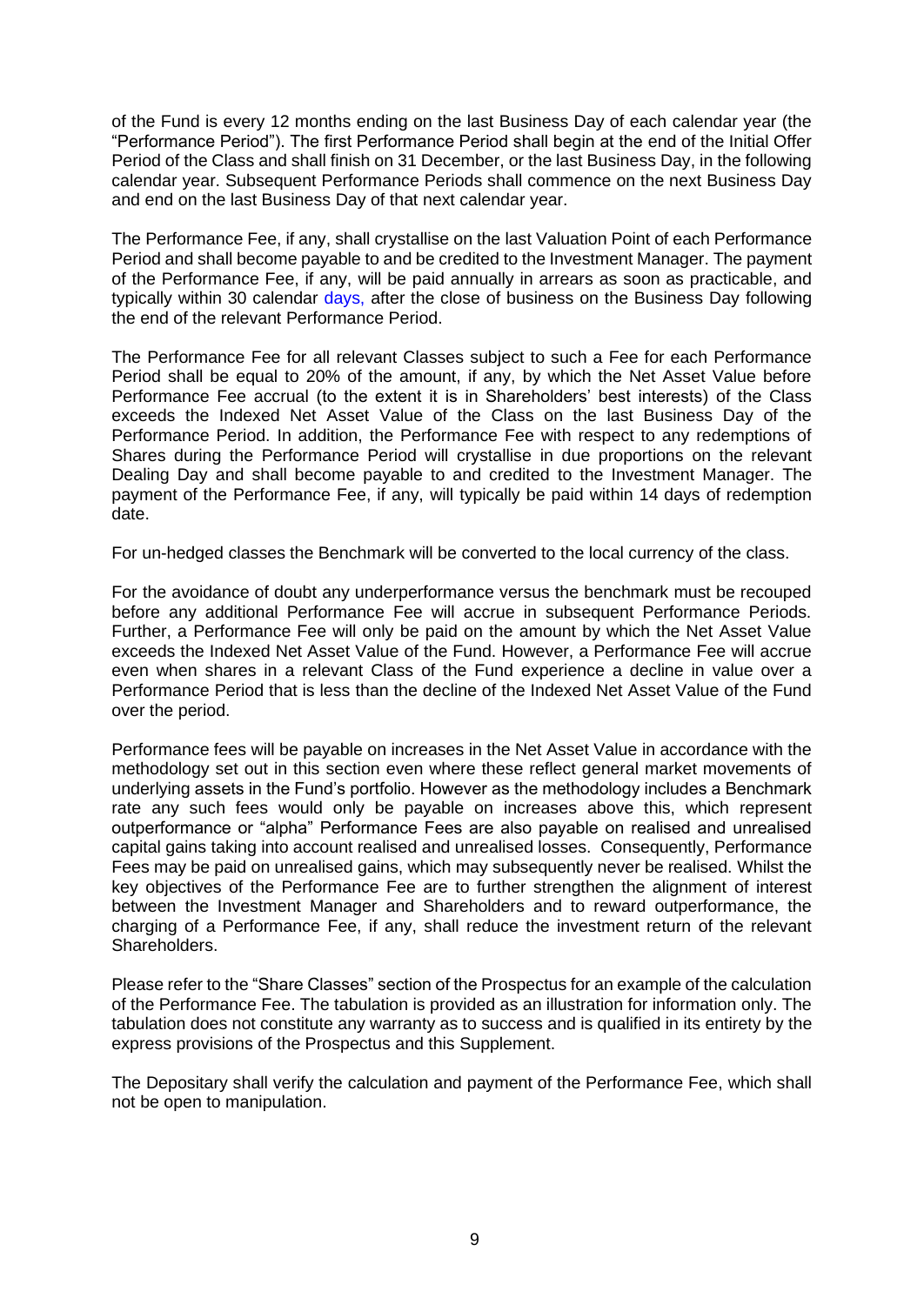# **SUBSCRIPTIONS**

#### **Purchase of Shares**

Full details on how to purchase Shares are set out in the "ADMINISTRATION OF THE ICAV: Subscription Procedure" section of the Prospectus.

Details in relation to the Class Currency, investment management fee, Initial Offer Price, minimum initial investment and any minimum holding and minimum subsequent subscription amount are set out in the Schedule to this Supplement. The Directors may, in their discretion, waive the minimum amounts either generally or in relation to any specific subscriptions.

The Investment Manager is authorised by the Directors to instruct the Administrator to accept subscriptions in relation to the Fund notwithstanding that the amount subscribed for may fall below the minimum initial investment and minimum holding as set out in the Schedule to this Supplement.

## *Initial Offer Period*

Class A USD Accumulating, Class I EUR Accumulating Shares, Class I GBP Accumulating Shares, Class I JPY Accumulating Shares, Class I USD Accumulating Shares, Class P USD Accumulating Shares, Class R EUR Accumulating Shares, Class R USD Accumulating Shares and Class R USD Distributing Shares are currently available for subscription at prices calculated with reference to the Net Asset Value per Share.

For the remaining Classes of Shares the initial offer period for the Fund shall begin on the Business Day after the date of this Supplement and conclude upon the earlier of: (i) the first investment by a Shareholder in such Class; or (ii) 5:30 pm (Dublin time) on 14 June 2022 (the "Closing Date").

Investors may apply to subscribe for Shares during the initial offer period at the Initial Offer Price for each Class as set out in the Schedule to this Supplement.

During the initial offer period, subscriptions may be made by way of signed Subscription Forms, duly completed in accordance with the instructions contained in the Subscription Form, or by such other electronic means as the Directors and the Administrator shall approve by the Closing Date.

Subscriptions will be accepted once a signed Subscription Form and all supporting anti-money laundering documentation has been sent by facsimile (or other electronic means) and the original Subscription Form to follow by post promptly. Subscription monies should be paid to the account specified in the Subscription Form (or such other form specified by the Administrator) so as to be received in cleared funds no later than three Business Days after the relevant Dealing Deadline (or such other time as may be agreed with the Administrator and notified to Shareholders), provided that the Fund reserves the right to defer the issue of Shares until receipt of subscription monies by the Fund.

#### *Following the Initial Offer Period*

Following the close of the initial offer period, all applications for Shares must be received by the Dealing Deadline in the manner set out in the "ADMINISTRATION OF THE COMPANY: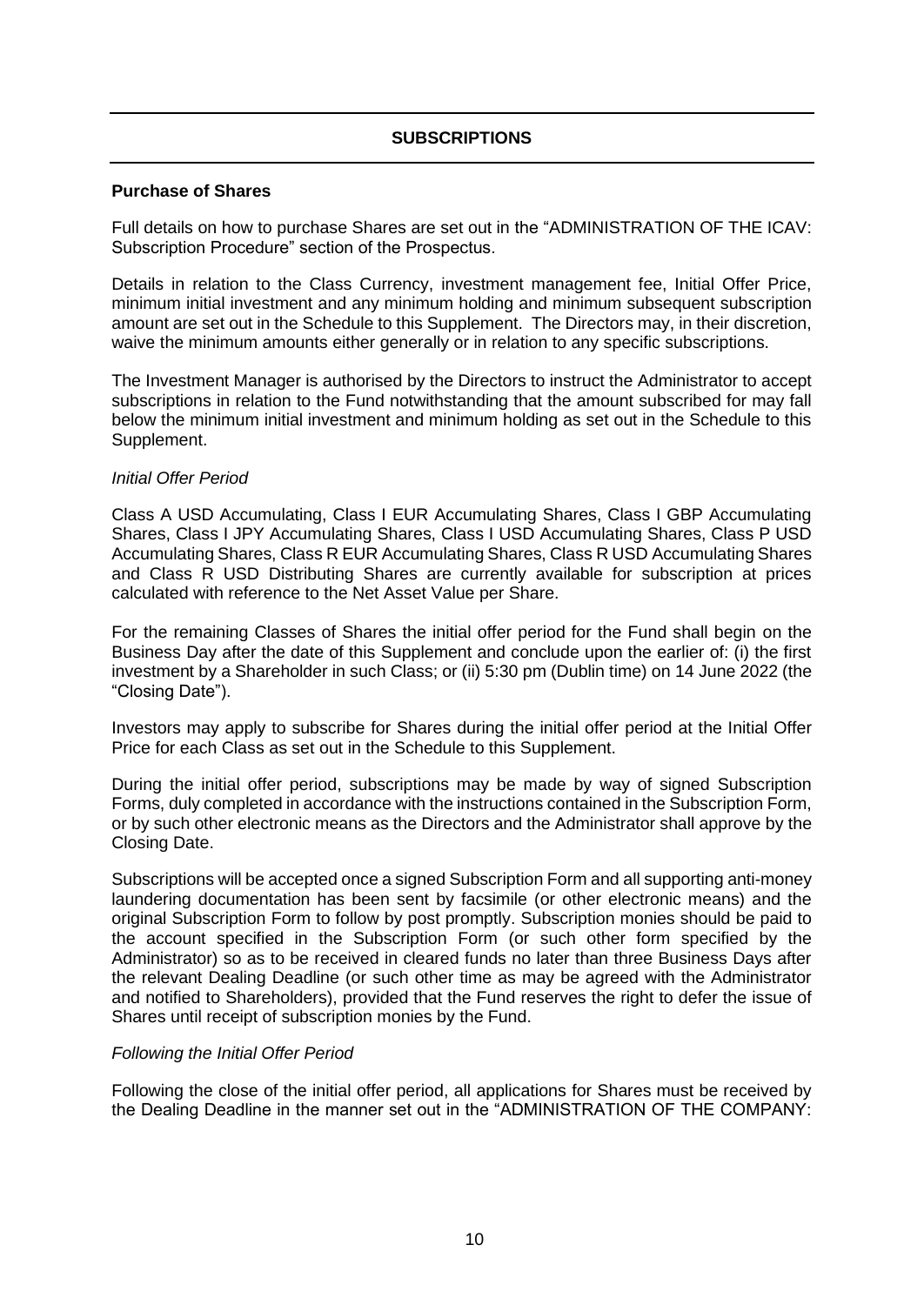Subscriptions Following the Initial Offer Period" and "Subscription Procedure" sections of the Prospectus.

# **REDEMPTIONS**

#### **How to Redeem Shares**

Requests for redemption of Shares should be addressed to the ICAV c/o the Administrator and may be made in writing, by fax or such other electronic means as the Directors and the Administrator shall agree, by way of a signed redemption request provided that the Shareholder name and account number which the redemption request has been received corresponds to that listed as the Shareholder of record registered with the Administrator.

Shares in the Fund may be redeemed on every Dealing Day at the Net Asset Value per Share of the relevant Class. Further details are set out in the "ADMINISTRATION OF THE COMPANY: How to Redeem Shares" section of the Prospectus.

Redemption proceeds in respect of Shares will be paid within three Business Days of the relevant Dealing Day save in exceptional circumstances provided that all the required documentation has been furnished to and received by the Administrator.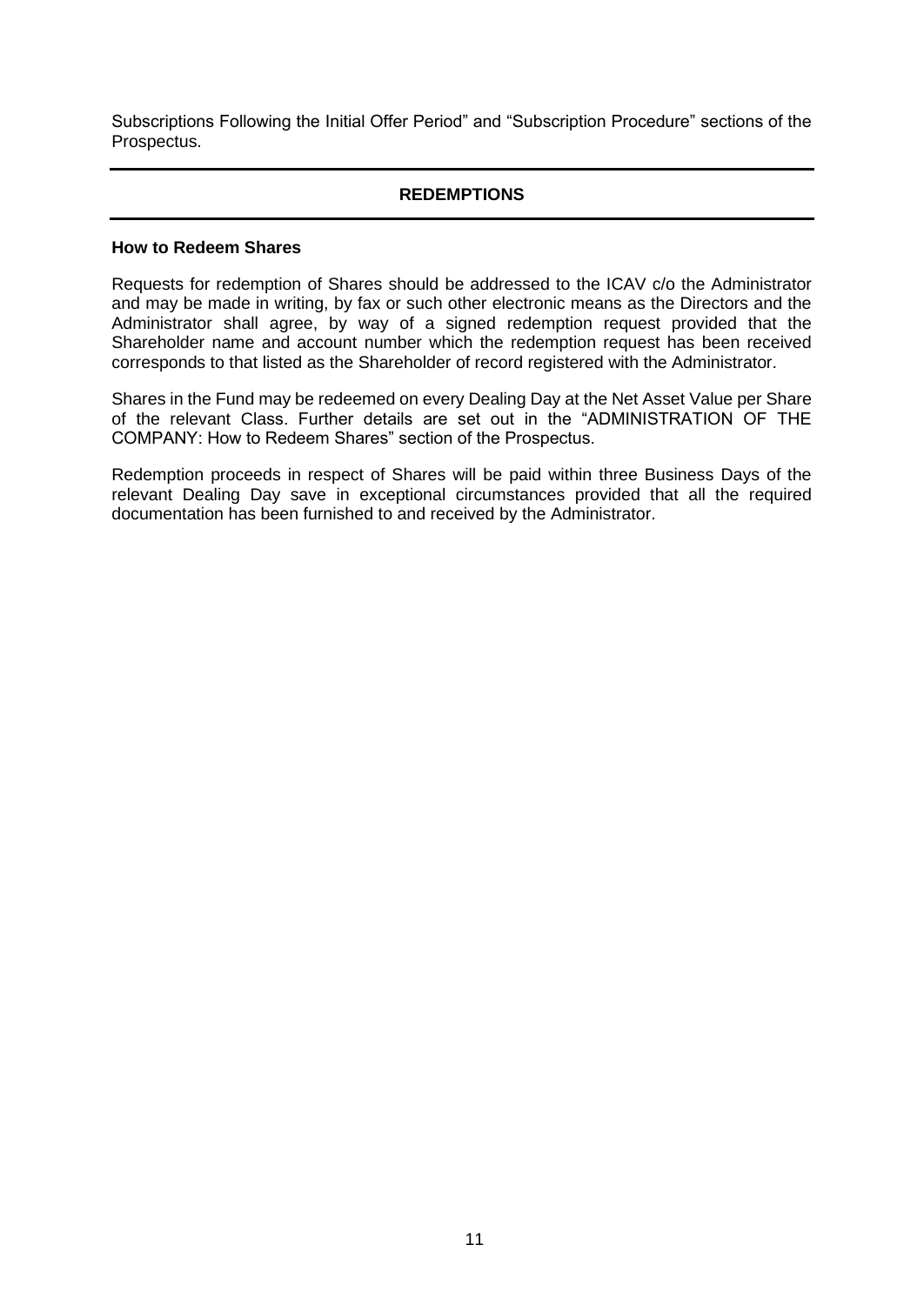# **SCHEDULE**

# **Subscription and Fee Information**

| <b>Class</b>                                      | <b>Investment</b><br><b>Management</b><br>Fee (%) | <b>Initial</b><br><b>Offer</b><br>Price* | <b>Minimum</b><br><b>Initial</b><br><b>Investment</b><br>and Minimum<br><b>Holding</b> | <b>Minimum</b><br><b>Subsequent</b><br><b>Subscription</b><br><b>Amount</b> | <b>Currency</b>           | <b>Initial</b><br><b>Sales</b><br>Charge<br>(Up to<br>%) | <b>Expense</b><br>Limitation<br>$(%)***$ |
|---------------------------------------------------|---------------------------------------------------|------------------------------------------|----------------------------------------------------------------------------------------|-----------------------------------------------------------------------------|---------------------------|----------------------------------------------------------|------------------------------------------|
| Class A<br>CAD<br>Accumulating                    | 1.25                                              | CAD <sub>10</sub>                        | CAD 1,000                                                                              | <b>CAD 50</b>                                                               | Canadian<br>Dollar        | Up to<br>5%                                              | 1.35                                     |
| Class A<br>CAD<br>Accumulating<br>(hedged)        | 1.25                                              | CAD <sub>10</sub>                        | CAD 1,000                                                                              | <b>CAD 50</b>                                                               | Canadian<br>Dollar        | Up to<br>5%                                              | 1.35                                     |
| Class A<br>CAD<br>Distributing                    | 1.25                                              | CAD <sub>10</sub>                        | CAD 1,000                                                                              | <b>CAD 50</b>                                                               | Canadian<br><b>Dollar</b> | Up to<br>5%                                              | 1.35                                     |
| Class A<br>CAD<br>Distributing<br>(hedged)        | 1.25                                              | CAD <sub>10</sub>                        | CAD 1,000                                                                              | <b>CAD 50</b>                                                               | Canadian<br>Dollar        | Up to<br>5%                                              | 1.35                                     |
| Class A<br><b>CHF</b><br>Accumulating             | 1.25                                              | <b>CHF 10</b>                            | CHF 1,000                                                                              | <b>CHF 50</b>                                                               | <b>Swiss</b><br>Franc     | Up to<br>5%                                              | 1.35                                     |
| Class A<br><b>CHF</b><br>Accumulating<br>(hedged) | 1.25                                              | <b>CHF 10</b>                            | CHF 1,000                                                                              | <b>CHF 50</b>                                                               | <b>Swiss</b><br>Franc     | Up to<br>5%                                              | 1.35                                     |
| Class A<br><b>GBP</b><br>Accumulating             | 1.25                                              | <b>GBP</b><br>10                         | GBP 1,000                                                                              | <b>GBP 50</b>                                                               | <b>UK Pound</b>           | Up to<br>5%                                              | 1.35                                     |
| Class A<br><b>GBP</b><br>Accumulating<br>(hedged) | 1.25                                              | <b>GBP</b><br>10                         | GBP 1,000                                                                              | <b>GBP 50</b>                                                               | <b>UK Pound</b>           | Up to<br>5%                                              | 1.35                                     |
| Class A<br><b>GBP</b><br>Distributing             | 1.25                                              | <b>GBP</b><br>10                         | GBP 1,000                                                                              | <b>GBP 50</b>                                                               | <b>UK Pound</b>           | Up to<br>5%                                              | 1.35                                     |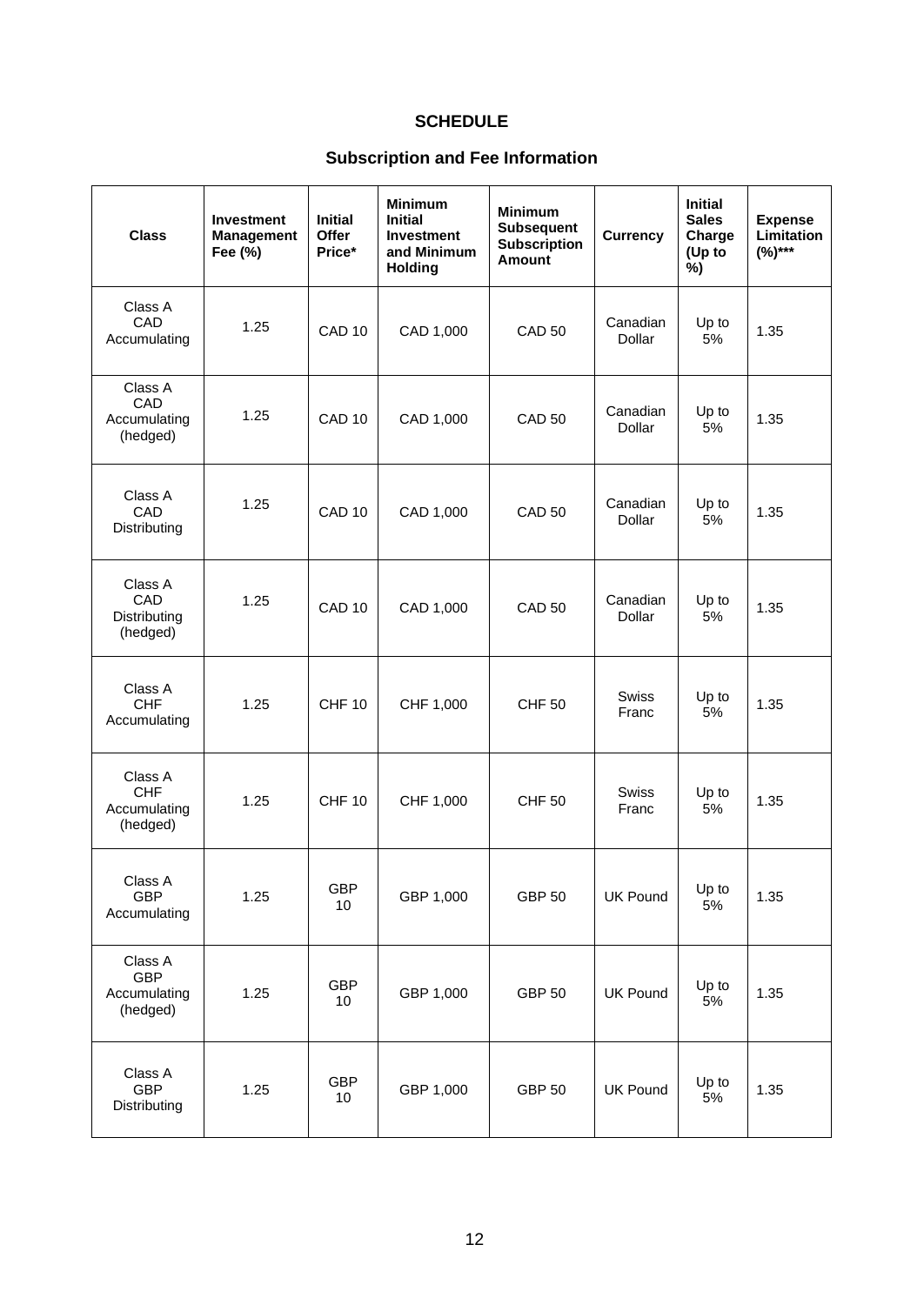| <b>Class</b>                                      | <b>Investment</b><br><b>Management</b><br>Fee (%) | <b>Initial</b><br>Offer<br>Price* | <b>Minimum</b><br><b>Initial</b><br><b>Investment</b><br>and Minimum<br><b>Holding</b> | <b>Minimum</b><br><b>Subsequent</b><br><b>Subscription</b><br><b>Amount</b> | Currency           | <b>Initial</b><br><b>Sales</b><br>Charge<br>(Up to<br>%) | <b>Expense</b><br>Limitation<br>$(%)***$ |
|---------------------------------------------------|---------------------------------------------------|-----------------------------------|----------------------------------------------------------------------------------------|-----------------------------------------------------------------------------|--------------------|----------------------------------------------------------|------------------------------------------|
| Class A<br><b>GBP</b><br>Distributing<br>(hedged) | 1.25                                              | <b>GBP</b><br>10                  | GBP 1,000                                                                              | <b>GBP 50</b>                                                               | <b>UK Pound</b>    | Up to<br>5%                                              | 1.35                                     |
| Class A<br><b>EUR</b><br>Accumulating             | 1.25                                              | Euro<br>10                        | EUR 1,000                                                                              | <b>EUR 50</b>                                                               | Euro               | Up to<br>5%                                              | 1.35                                     |
| Class A<br><b>EUR</b><br>Accumulating<br>(hedged) | 1.25                                              | Euro<br>10                        | EUR 1,000                                                                              | <b>EUR 50</b>                                                               | Euro               | Up to<br>5%                                              | 1.35                                     |
| Class A<br><b>JPY</b><br>Accumulating             | 1.25                                              | <b>JPY</b><br>1,000               | JPY 100,000                                                                            | JPY 5,000                                                                   | Japanese<br>Yen    | Up to<br>5%                                              | 1.35                                     |
| Class A<br><b>JPY</b><br>Accumulating<br>(hedged) | 1.25                                              | <b>JPY</b><br>1,000               | JPY 100,000                                                                            | JPY 5,000                                                                   | Japanese<br>Yen    | Up to<br>5%                                              | 1.35                                     |
| Class A<br><b>JPY</b><br>Distributing             | 1.25                                              | <b>JPY</b><br>1,000               | JPY 100,000                                                                            | JPY 5,000                                                                   | Japanese<br>Yen    | Up to<br>5%                                              | 1.35                                     |
| Class A<br><b>JPY</b><br>Distributing<br>(hedged) | 1.25                                              | <b>JPY</b><br>1,000               | JPY 100,000                                                                            | JPY 5,000                                                                   | Japanese<br>Yen    | Up to<br>5%                                              | 1.35                                     |
| Class A<br><b>NOK</b><br>Accumulating             | 1.25                                              | <b>NOK</b><br>100                 | NOK 10,000                                                                             | <b>NOK 500</b>                                                              | Norwegian<br>Krone | Up to<br>5%                                              | 1.35                                     |
| Class A<br><b>NOK</b><br>Accumulating<br>(Hedged) | 1.25                                              | <b>NOK</b><br>100                 | NOK 10,000                                                                             | <b>NOK 500</b>                                                              | Norwegian<br>Krone | Up to<br>5%                                              | 1.35                                     |
| Class A<br><b>USD</b><br>Accumulating             | 1.25                                              | N/A                               | <b>USD 1,000</b>                                                                       | <b>USD 50</b>                                                               | <b>US Dollar</b>   | Up to<br>5%                                              | 1.35                                     |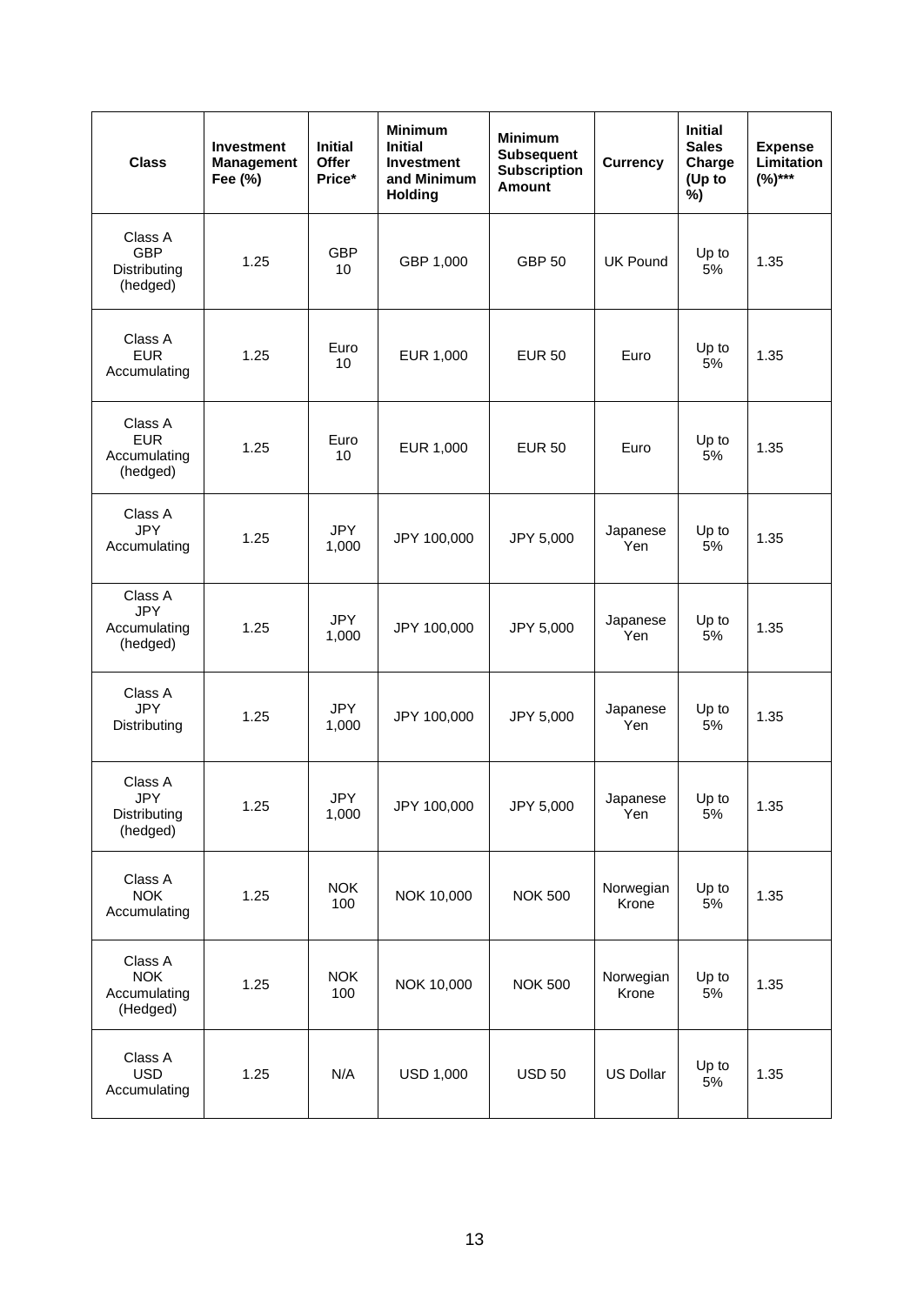| <b>Class</b>                                      | <b>Investment</b><br><b>Management</b><br>Fee (%) | <b>Initial</b><br>Offer<br>Price* | <b>Minimum</b><br><b>Initial</b><br><b>Investment</b><br>and Minimum<br><b>Holding</b> | <b>Minimum</b><br><b>Subsequent</b><br><b>Subscription</b><br><b>Amount</b> | <b>Currency</b>       | <b>Initial</b><br><b>Sales</b><br>Charge<br>(Up to<br>%) | <b>Expense</b><br>Limitation<br>$(%)***$ |
|---------------------------------------------------|---------------------------------------------------|-----------------------------------|----------------------------------------------------------------------------------------|-----------------------------------------------------------------------------|-----------------------|----------------------------------------------------------|------------------------------------------|
| Class I<br>CAD<br>Accumulating                    | 0.65                                              | CAD <sub>10</sub>                 | CAD<br>1,000,000                                                                       | CAD 100,000                                                                 | Canadian<br>Dollar    | N/A                                                      | 0.75                                     |
| Class I<br>CAD<br>Accumulating<br>(hedged)        | 0.65                                              | CAD <sub>10</sub>                 | CAD<br>1,000,000                                                                       | CAD 100,000                                                                 | Canadian<br>Dollar    | N/A                                                      | 0.75                                     |
| Class I<br>CAD<br>Distributing                    | 0.65                                              | CAD <sub>10</sub>                 | CAD<br>1,000,000                                                                       | CAD 100,000                                                                 | Canadian<br>Dollar    | N/A                                                      | 0.75                                     |
| Class I<br>CAD<br>Distributing<br>(hedged)        | 0.65                                              | CAD <sub>10</sub>                 | CAD<br>1,000,000                                                                       | CAD 100,000                                                                 | Canadian<br>Dollar    | N/A                                                      | 0.75                                     |
| Class I<br><b>CHF</b><br>Accumulating             | 0.65                                              | <b>CHF 10</b>                     | <b>CHF</b><br>1,000,000                                                                | CHF 100,000                                                                 | <b>Swiss</b><br>Franc | N/A                                                      | 0.75                                     |
| Class I<br><b>CHF</b><br>Accumulating<br>(hedged) | 0.65                                              | <b>CHF 10</b>                     | <b>CHF</b><br>1,000,000                                                                | CHF 100,000                                                                 | <b>Swiss</b><br>Franc | N/A                                                      | 0.75                                     |
| Class I<br><b>GBP</b><br>Accumulating             | 0.65                                              | N/A                               | <b>GBP</b><br>1,000,000                                                                | GBP 100,000                                                                 | <b>UK Pound</b>       | N/A                                                      | 0.75                                     |
| Class I<br><b>GBP</b><br>Accumulating<br>(hedged) | 0.65                                              | <b>GBP</b><br>10                  | <b>GBP</b><br>1,000,000                                                                | GBP 100,000                                                                 | <b>UK Pound</b>       | N/A                                                      | 0.75                                     |
| Class I<br>GBP<br>Distributing                    | 0.65                                              | <b>GBP</b><br>10                  | <b>GBP</b><br>1,000,000                                                                | GBP 100,000                                                                 | <b>UK Pound</b>       | N/A                                                      | 0.75                                     |
| Class I<br><b>GBP</b><br>Distributing<br>(hedged) | 0.65                                              | <b>GBP</b><br>10                  | <b>GBP</b><br>1,000,000                                                                | GBP 100,000                                                                 | <b>UK Pound</b>       | N/A                                                      | 0.75                                     |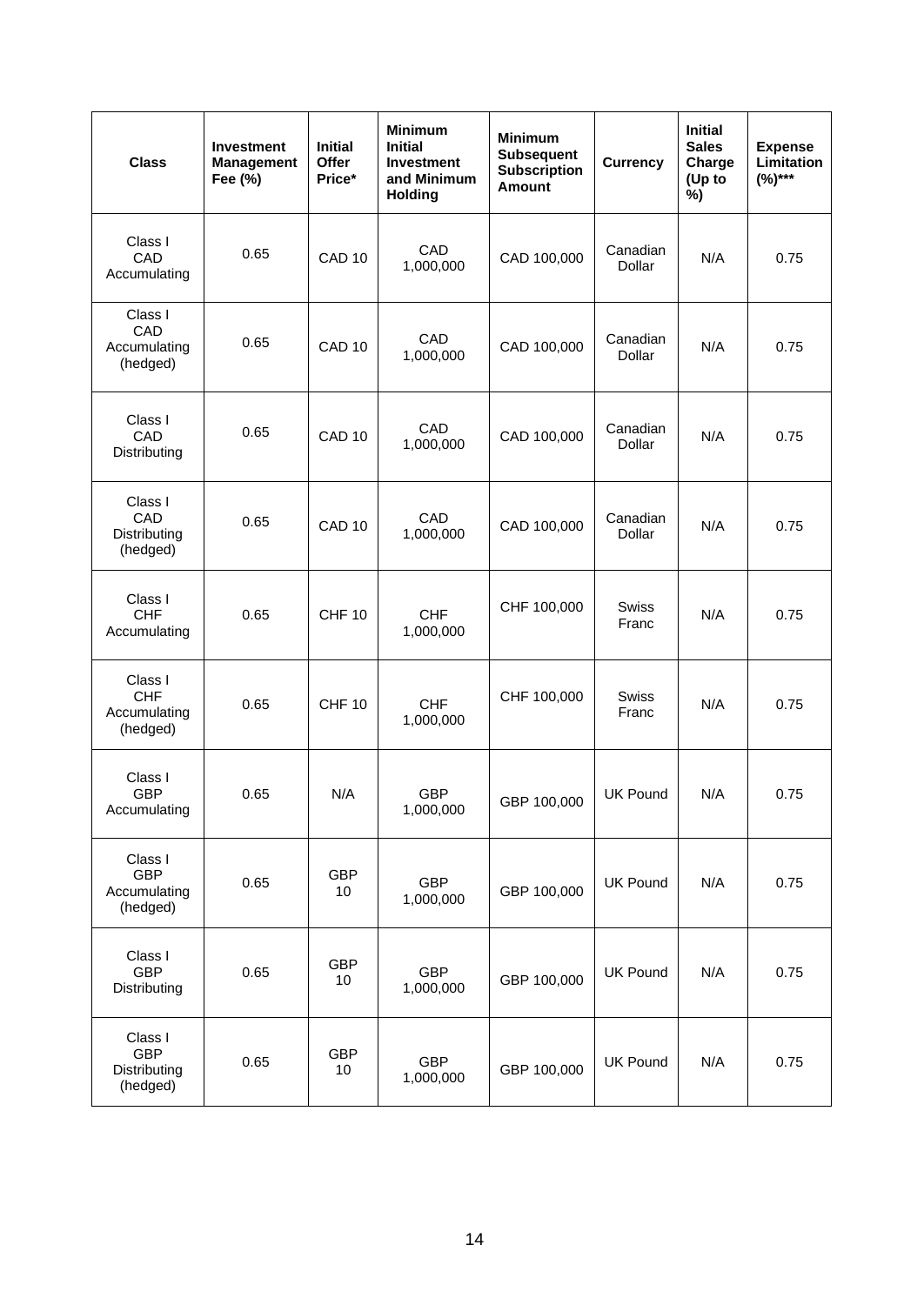| <b>Class</b>                                      | <b>Investment</b><br><b>Management</b><br>Fee (%) | <b>Initial</b><br>Offer<br>Price* | <b>Minimum</b><br><b>Initial</b><br><b>Investment</b><br>and Minimum<br><b>Holding</b> | <b>Minimum</b><br><b>Subsequent</b><br><b>Subscription</b><br><b>Amount</b> | <b>Currency</b>    | <b>Initial</b><br><b>Sales</b><br>Charge<br>(Up to<br>%) | <b>Expense</b><br>Limitation<br>$(%)***$ |
|---------------------------------------------------|---------------------------------------------------|-----------------------------------|----------------------------------------------------------------------------------------|-----------------------------------------------------------------------------|--------------------|----------------------------------------------------------|------------------------------------------|
| Class I<br><b>EUR</b><br>Accumulating             | 0.65                                              | N/A                               | Euro<br>1,000,000                                                                      | Euro 100,000                                                                | Euro               | N/A                                                      | 0.75                                     |
| Class I<br><b>EUR</b><br>Accumulating<br>(hedged) | 0.65                                              | Euro<br>10                        | Euro<br>1,000,000                                                                      | Euro 100,000                                                                | Euro               | N/A                                                      | 0.75                                     |
| Class I<br><b>JPY</b><br>Accumulating             | 0.65                                              | N/A                               | <b>JPY</b><br>100,000,000                                                              | <b>JPY</b><br>10,000,000                                                    | Japanese<br>Yen    | N/A                                                      | 0.75                                     |
| Class I<br><b>JPY</b><br>Accumulating<br>(hedged) | 0.65                                              | <b>JPY</b><br>1,000               | <b>JPY</b><br>100,000,000                                                              | <b>JPY</b><br>10,000,000                                                    | Japanese<br>Yen    | N/A                                                      | 0.75                                     |
| Class I<br><b>JPY</b><br>Distributing             | 0.65                                              | <b>JPY</b><br>1,000               | <b>JPY</b><br>100,000,000                                                              | <b>JPY</b><br>10,000,000                                                    | Japanese<br>Yen    | N/A                                                      | 0.75                                     |
| Class I<br><b>JPY</b><br>Distributing<br>(hedged) | 0.65                                              | <b>JPY</b><br>1,000               | <b>JPY</b><br>100,000,000                                                              | <b>JPY</b><br>10,000,000                                                    | Japanese<br>Yen    | N/A                                                      | 0.75                                     |
| Class I<br><b>NOK</b><br>Accumulating             | 0.65                                              | <b>NOK</b><br>100                 | <b>NOK</b><br>10,000,000                                                               | <b>NOK</b><br>1,000,000                                                     | Norwegian<br>Krone | N/A                                                      | 0.75                                     |
| Class I<br><b>NOK</b><br>Accumulating<br>(hedged) | 0.65                                              | <b>NOK</b><br>100                 | <b>NOK</b><br>10,000,000                                                               | <b>NOK</b><br>1,000,000                                                     | Norwegian<br>Krone | N/A                                                      | 0.75                                     |
| Class I<br><b>USD</b><br>Accumulating             | 0.65                                              | N/A                               | <b>USD</b><br>1,000,000                                                                | USD 100,000                                                                 | <b>US Dollar</b>   | N/A                                                      | 0.75                                     |
| Class P<br>CAD<br>Accumulating                    | 0.20                                              | CAD <sub>10</sub>                 | CAD<br>1,000,000                                                                       | CAD 100,000                                                                 | Canadian<br>Dollar | N/A                                                      | 0.30                                     |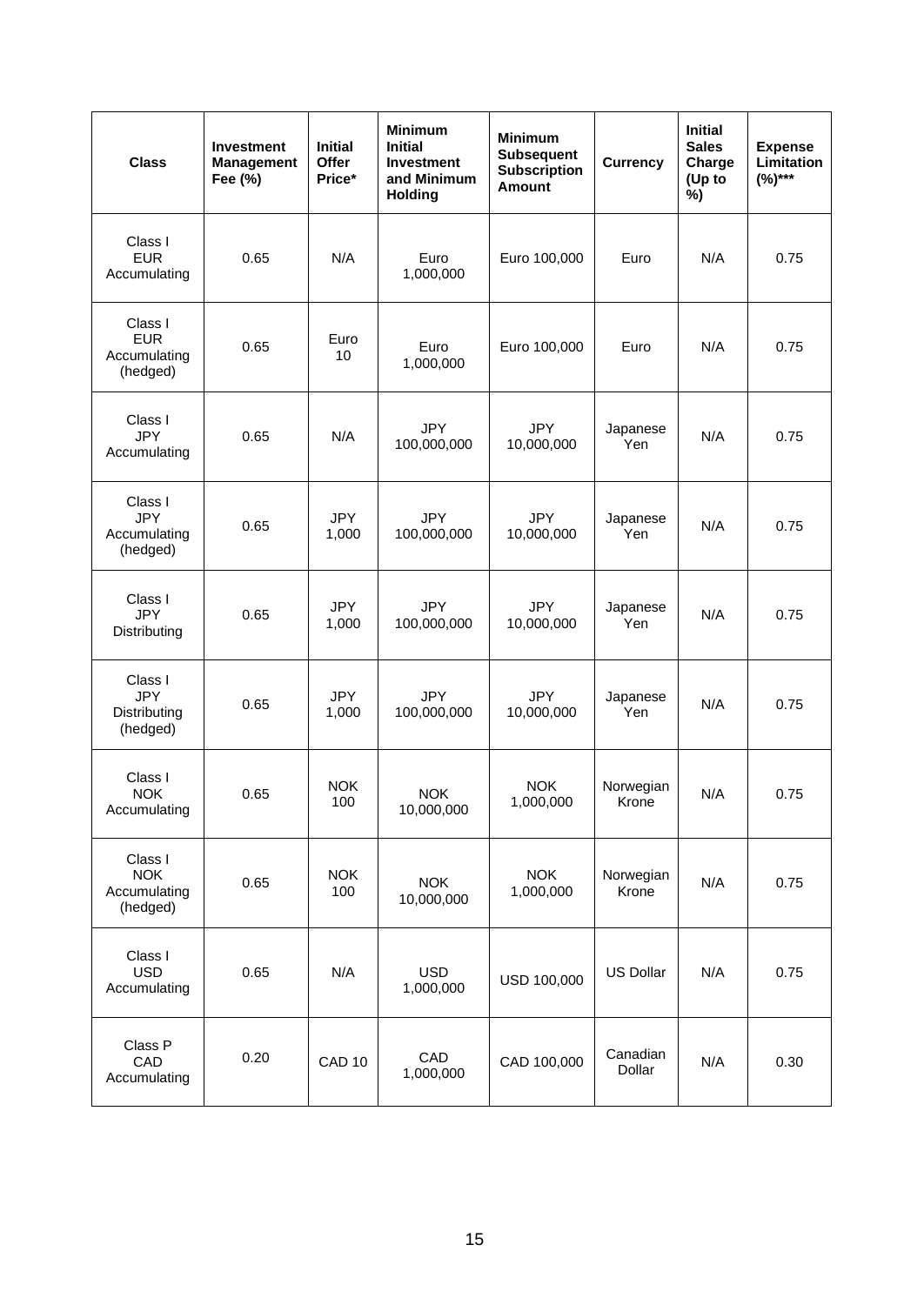| <b>Class</b>                                      | <b>Investment</b><br><b>Management</b><br>Fee (%) | <b>Initial</b><br>Offer<br>Price* | <b>Minimum</b><br><b>Initial</b><br><b>Investment</b><br>and Minimum<br><b>Holding</b> | <b>Minimum</b><br><b>Subsequent</b><br><b>Subscription</b><br><b>Amount</b> | <b>Currency</b>       | <b>Initial</b><br><b>Sales</b><br>Charge<br>(Up to<br>%) | <b>Expense</b><br><b>Limitation</b><br>$(%)***$ |
|---------------------------------------------------|---------------------------------------------------|-----------------------------------|----------------------------------------------------------------------------------------|-----------------------------------------------------------------------------|-----------------------|----------------------------------------------------------|-------------------------------------------------|
| Class P<br>CAD<br>Accumulating<br>(hedged)        | 0.20                                              | CAD <sub>10</sub>                 | CAD<br>1,000,000                                                                       | CAD 100,000                                                                 | Canadian<br>Dollar    | N/A                                                      | 0.30                                            |
| Class P<br>CAD<br>Distributing                    | 0.20                                              | CAD <sub>10</sub>                 | CAD<br>1,000,000                                                                       | CAD 100,000                                                                 | Canadian<br>Dollar    | N/A                                                      | 0.30                                            |
| Class P<br>CAD<br>Distributing<br>(hedged)        | 0.20                                              | CAD <sub>10</sub>                 | CAD<br>1,000,000                                                                       | CAD 100,000                                                                 | Canadian<br>Dollar    | N/A                                                      | 0.30                                            |
| Class P<br><b>CHF</b><br>Accumulating             | 0.20                                              | <b>CHF 10</b>                     | <b>CHF</b><br>1,000,000                                                                | CHF 100,000                                                                 | Swiss<br>Franc        | N/A                                                      | 0.30                                            |
| Class P<br><b>CHF</b><br>Accumulating<br>(hedged) | 0.20                                              | <b>CHF 10</b>                     | <b>CHF</b><br>1,000,000                                                                | CHF 100,000                                                                 | <b>Swiss</b><br>Franc | N/A                                                      | 0.30                                            |
| Class P<br><b>GBP</b><br>Accumulating             | 0.20                                              | <b>GBP</b><br>10                  | <b>GBP</b><br>1,000,000                                                                | GBP 100,000                                                                 | <b>UK Pound</b>       | N/A                                                      | 0.30                                            |
| Class P<br><b>GBP</b><br>Accumulating<br>(hedged) | 0.20                                              | <b>GBP</b><br>10                  | <b>GBP</b><br>1,000,000                                                                | GBP 100,000                                                                 | <b>UK Pound</b>       | N/A                                                      | 0.30                                            |
| Class P<br><b>GBP</b><br>Distributing             | 0.20                                              | GBP<br>10                         | <b>GBP</b><br>1,000,000                                                                | GBP 100,000                                                                 | <b>UK Pound</b>       | N/A                                                      | 0.30                                            |
| Class P<br><b>GBP</b><br>Distributing<br>(hedged) | 0.20                                              | <b>GBP</b><br>10                  | <b>GBP</b><br>1,000,000                                                                | GBP 100,000                                                                 | <b>UK Pound</b>       | N/A                                                      | 0.30                                            |
| Class P<br><b>EUR</b><br>Accumulating             | 0.20                                              | Euro<br>10                        | <b>EUR</b><br>1,000,000                                                                | EUR 100,000                                                                 | Euro                  | N/A                                                      | 0.30                                            |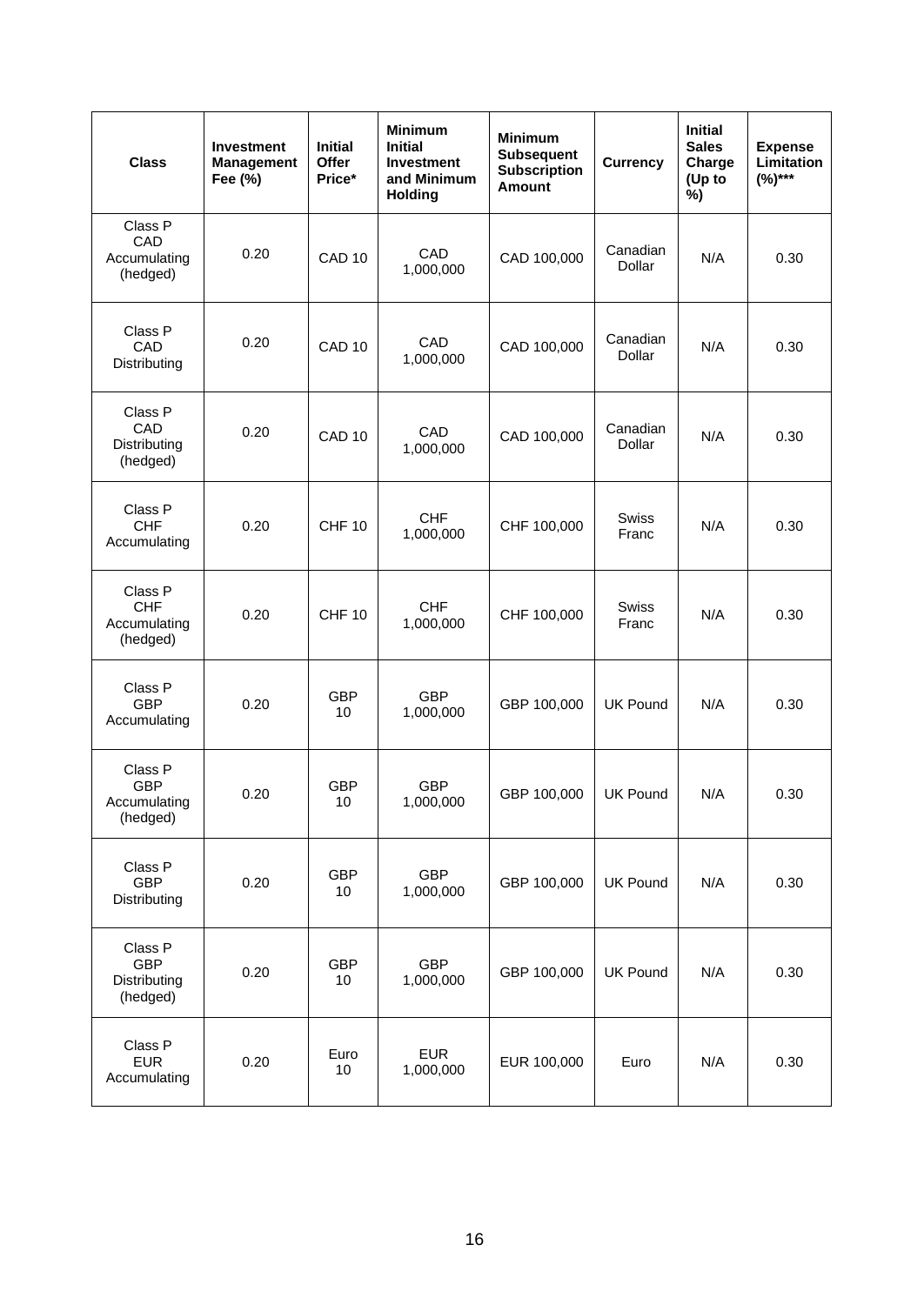| <b>Class</b>                                      | <b>Investment</b><br><b>Management</b><br>Fee (%) | <b>Initial</b><br>Offer<br>Price* | <b>Minimum</b><br><b>Initial</b><br><b>Investment</b><br>and Minimum<br><b>Holding</b> | <b>Minimum</b><br><b>Subsequent</b><br><b>Subscription</b><br><b>Amount</b> | <b>Currency</b>    | <b>Initial</b><br><b>Sales</b><br>Charge<br>(Up to<br>%) | <b>Expense</b><br><b>Limitation</b><br>$(%)***$ |
|---------------------------------------------------|---------------------------------------------------|-----------------------------------|----------------------------------------------------------------------------------------|-----------------------------------------------------------------------------|--------------------|----------------------------------------------------------|-------------------------------------------------|
| Class P<br><b>EUR</b><br>Accumulating<br>(hedged) | 0.20                                              | Euro<br>10                        | <b>EUR</b><br>1,000,000                                                                | EUR 100,000                                                                 | Euro               | N/A                                                      | 0.30                                            |
| Class P<br><b>JPY</b><br>Accumulating             | 0.20                                              | <b>JPY</b><br>1,000               | <b>JPY</b><br>100,000,000                                                              | <b>JPY</b><br>10,000,000                                                    | Japanese<br>Yen    | N/A                                                      | 0.30                                            |
| Class P<br><b>JPY</b><br>Accumulating<br>(hedged) | 0.20                                              | <b>JPY</b><br>1,000               | <b>JPY</b><br>100,000,000                                                              | <b>JPY</b><br>10,000,000                                                    | Japanese<br>Yen    | N/A                                                      | 0.30                                            |
| Class P<br><b>JPY</b><br>Distributing             | 0.20                                              | <b>JPY</b><br>1,000               | <b>JPY</b><br>100,000,000                                                              | <b>JPY</b><br>10,000,000                                                    | Japanese<br>Yen    | N/A                                                      | 0.30                                            |
| Class P<br><b>JPY</b><br>Distributing<br>(hedged) | 0.20                                              | <b>JPY</b><br>1,000               | <b>JPY</b><br>100,000,000                                                              | <b>JPY</b><br>10,000,000                                                    | Japanese<br>Yen    | N/A                                                      | 0.30                                            |
| Class P<br><b>NOK</b><br>Accumulating             | 0.20                                              | <b>NOK</b><br>100                 | <b>NOK</b><br>10,000,000                                                               | <b>NOK</b><br>1,000,000                                                     | Norwegian<br>Krone | N/A                                                      | 0.30                                            |
| Class P<br><b>NOK</b><br>Accumulating<br>(hedged) | 0.20                                              | <b>NOK</b><br>100                 | <b>NOK</b><br>10,000,000                                                               | <b>NOK</b><br>1,000,000                                                     | Norwegian<br>Krone | N/A                                                      | 0.30                                            |
| Class P<br><b>USD</b><br>Accumulating             | 0.20                                              | N/A                               | <b>USD</b><br>1,000,000                                                                | USD 100,000                                                                 | <b>US Dollar</b>   | N/A                                                      | 0.30                                            |
| Class R<br>CAD<br>Accumulating                    | 0.65                                              | CAD <sub>10</sub>                 | CAD 1,000                                                                              | <b>CAD 50</b>                                                               | Canadian<br>Dollar | N/A                                                      | 0.75                                            |
| Class R<br>CAD<br>Accumulating<br>(hedged)        | 0.65                                              | CAD <sub>10</sub>                 | CAD 1,000                                                                              | <b>CAD 50</b>                                                               | Canadian<br>Dollar | N/A                                                      | 0.75                                            |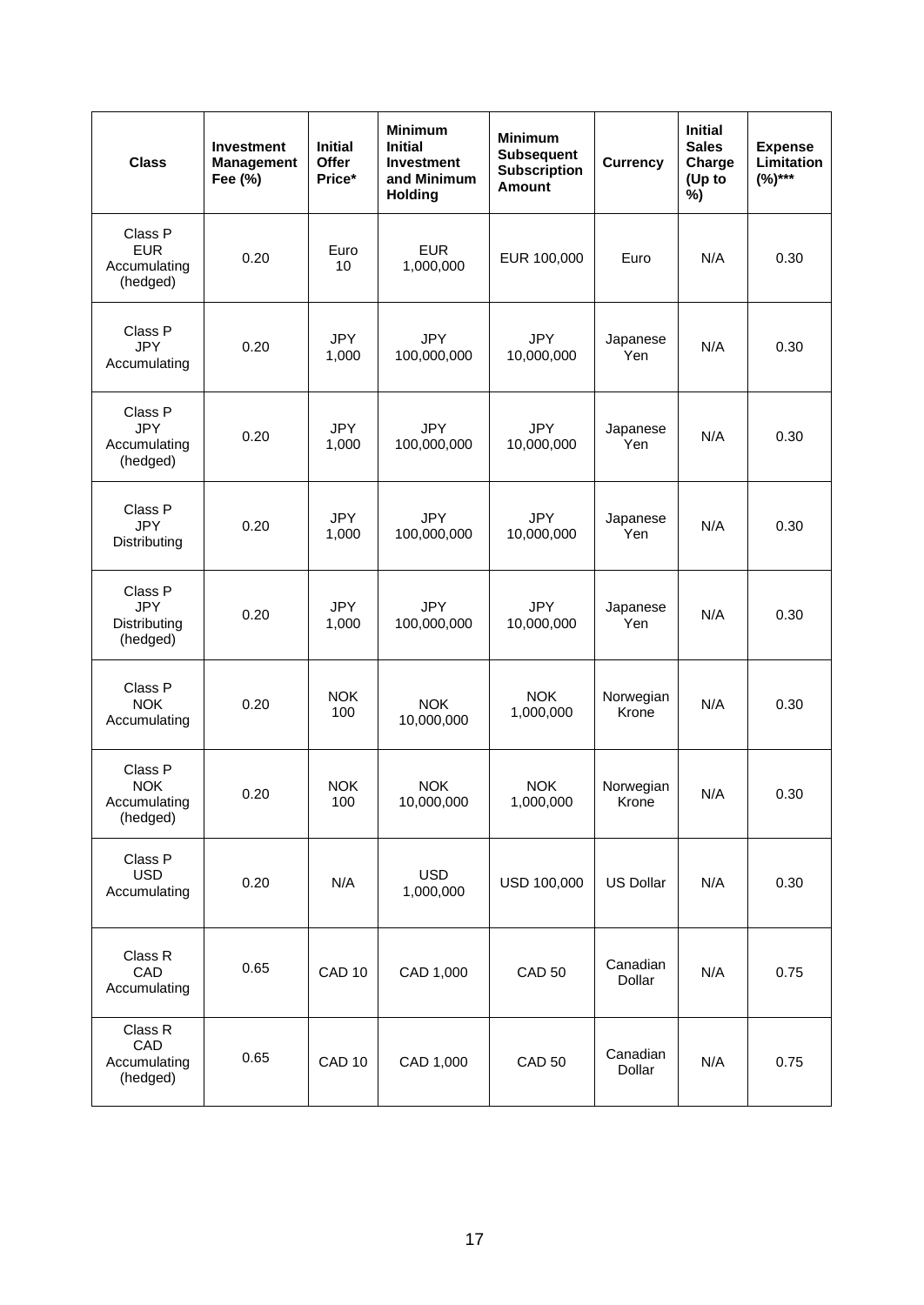| <b>Class</b>                                      | <b>Investment</b><br><b>Management</b><br>Fee (%) | <b>Initial</b><br>Offer<br>Price* | <b>Minimum</b><br><b>Initial</b><br><b>Investment</b><br>and Minimum<br><b>Holding</b> | <b>Minimum</b><br><b>Subsequent</b><br><b>Subscription</b><br><b>Amount</b> | <b>Currency</b>           | <b>Initial</b><br><b>Sales</b><br>Charge<br>(Up to<br>%) | <b>Expense</b><br><b>Limitation</b><br>$(%)***$ |
|---------------------------------------------------|---------------------------------------------------|-----------------------------------|----------------------------------------------------------------------------------------|-----------------------------------------------------------------------------|---------------------------|----------------------------------------------------------|-------------------------------------------------|
| Class R<br>CAD<br>Distributing                    | 0.65                                              | CAD <sub>10</sub>                 | CAD 1,000                                                                              | <b>CAD 50</b>                                                               | Canadian<br>Dollar        | N/A                                                      | 0.75                                            |
| Class R<br>CAD<br>Distributing<br>(hedged)        | 0.65                                              | CAD <sub>10</sub>                 | CAD 1,000                                                                              | <b>CAD 50</b>                                                               | Canadian<br><b>Dollar</b> | N/A                                                      | 0.75                                            |
| Class R<br><b>CHF</b><br>Accumulating             | 0.65                                              | <b>CHF 10</b>                     | <b>CHF</b><br>1,000                                                                    | <b>CHF</b><br>50                                                            | <b>Swiss</b><br>Franc     | N/A                                                      | 0.75                                            |
| Class R<br><b>CHF</b><br>Accumulating<br>(hedged) | 0.65                                              | <b>CHF 10</b>                     | <b>CHF</b><br>1,000                                                                    | <b>CHF</b><br>50                                                            | <b>Swiss</b><br>Franc     | N/A                                                      | 0.75                                            |
| Class R<br><b>GBP</b><br>Accumulating             | 0.65                                              | <b>GBP</b><br>10                  | <b>GBP</b><br>1,000                                                                    | <b>GBP</b><br>50                                                            | <b>UK Pound</b>           | N/A                                                      | 0.75                                            |
| Class R<br><b>GBP</b><br>Accumulating<br>(hedged) | 0.65                                              | <b>GBP</b><br>10                  | <b>GBP</b><br>1,000                                                                    | <b>GBP</b><br>50                                                            | <b>UK Pound</b>           | N/A                                                      | 0.75                                            |
| Class R<br><b>GBP</b><br>Distributing             | 0.65                                              | <b>GBP</b><br>$10$                | <b>GBP</b><br>1,000                                                                    | <b>GBP</b><br>50                                                            | <b>UK Pound</b>           | N/A                                                      | 0.75                                            |
| Class R<br><b>GBP</b><br>Distributing<br>(hedged) | 0.65                                              | <b>GBP</b><br>10                  | <b>GBP</b><br>1,000                                                                    | <b>GBP</b><br>50                                                            | <b>UK Pound</b>           | N/A                                                      | 0.75                                            |
| Class R<br><b>EUR</b><br>Accumulating             | 0.65                                              | N/A                               | <b>EUR</b><br>1,000                                                                    | <b>EUR</b><br>50                                                            | Euro                      | N/A                                                      | 0.75                                            |
| Class R<br><b>EUR</b><br>Accumulating<br>(hedged) | 0.65                                              | Euro<br>10                        | <b>EUR</b><br>1,000                                                                    | <b>EUR</b><br>50                                                            | Euro                      | N/A                                                      | 0.75                                            |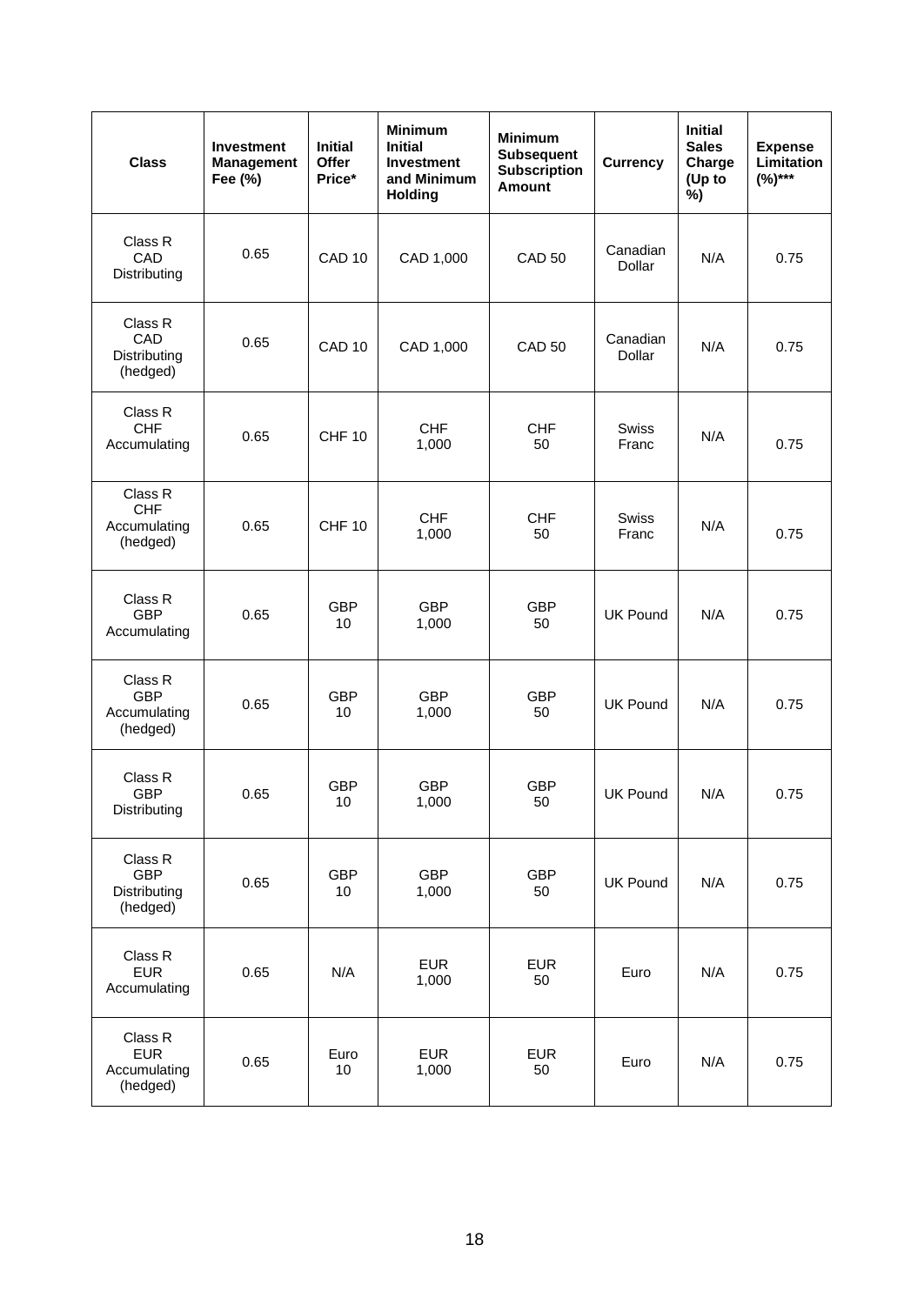| <b>Class</b>                                      | <b>Investment</b><br><b>Management</b><br>Fee (%) | <b>Initial</b><br>Offer<br>Price* | <b>Minimum</b><br><b>Initial</b><br><b>Investment</b><br>and Minimum<br><b>Holding</b> | <b>Minimum</b><br><b>Subsequent</b><br><b>Subscription</b><br><b>Amount</b> | <b>Currency</b>    | <b>Initial</b><br><b>Sales</b><br>Charge<br>(Up to<br>%) | <b>Expense</b><br>Limitation<br>$(%)***$ |
|---------------------------------------------------|---------------------------------------------------|-----------------------------------|----------------------------------------------------------------------------------------|-----------------------------------------------------------------------------|--------------------|----------------------------------------------------------|------------------------------------------|
| Class R<br><b>JPY</b><br>Accumulating             | 0.65                                              | <b>JPY</b><br>1,000               | JPY 100,000                                                                            | JPY 5,000                                                                   | Japanese<br>Yen    | N/A                                                      | 0.75                                     |
| Class R<br><b>JPY</b><br>Accumulating<br>(hedged) | 0.65                                              | <b>JPY</b><br>1,000               | JPY 100,000                                                                            | JPY 5,000                                                                   | Japanese<br>Yen    | N/A                                                      | 0.75                                     |
| Class R<br><b>JPY</b><br>Distributing             | 0.65                                              | <b>JPY</b><br>1,000               | JPY 100,000                                                                            | JPY 5,000                                                                   | Japanese<br>Yen    | N/A                                                      | 0.75                                     |
| Class R<br><b>JPY</b><br>Distributing<br>(hedged) | 0.65                                              | <b>JPY</b><br>1,000               | JPY 100,000                                                                            | JPY 5,000                                                                   | Japanese<br>Yen    | N/A                                                      | 0.75                                     |
| Class R<br><b>NOK</b><br>Accumulating             | 0.65                                              | <b>NOK</b><br>100                 | <b>NOK</b><br>10,000                                                                   | <b>NOK</b><br>500                                                           | Norwegian<br>Krone | N/A                                                      | 0.75                                     |
| Class R<br><b>NOK</b><br>Accumulating<br>(hedged) | 0.65                                              | <b>NOK</b><br>100                 | <b>NOK</b><br>10,000                                                                   | <b>NOK</b><br>500                                                           | Norwegian<br>Krone | N/A                                                      | 0.75                                     |
| Class R<br><b>USD</b><br>Accumulating             | 0.65                                              | N/A                               | <b>USD</b><br>1,000                                                                    | <b>USD</b><br>50                                                            | <b>US Dollar</b>   | N/A                                                      | 0.75                                     |
| Class R<br><b>USD</b><br>Distributing             | 0.65                                              | N/A                               | <b>USD</b><br>1,000                                                                    | <b>USD</b><br>50                                                            | <b>US Dollar</b>   | N/A                                                      | 0.75                                     |
| Class S GBP<br>Accumulating                       | 0.55                                              | <b>GBP</b><br>10                  | <b>GBP</b><br>50,000,000                                                               | <b>GBP</b><br>5,000,000                                                     | <b>UK Pound</b>    | N/A                                                      | 0.65                                     |
| Class S GBP<br>Distributing                       | 0.55                                              | <b>GBP</b><br>10                  | <b>GBP</b><br>50,000,000                                                               | <b>GBP</b><br>5,000,000                                                     | <b>UK Pound</b>    | N/A                                                      | 0.65                                     |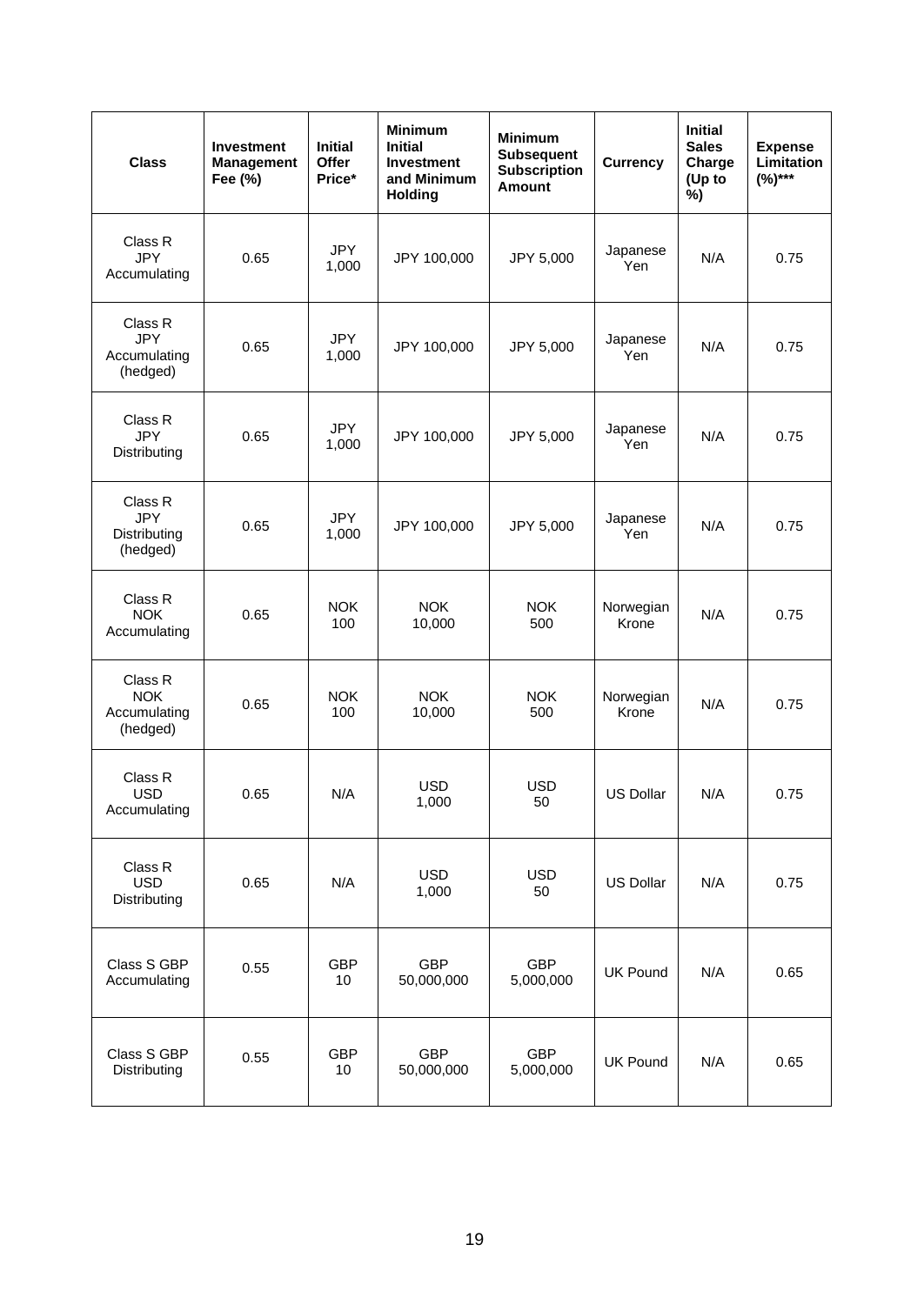| <b>Class</b>                                      | <b>Investment</b><br><b>Management</b><br>Fee (%) | <b>Initial</b><br>Offer<br>Price* | <b>Minimum</b><br><b>Initial</b><br><b>Investment</b><br>and Minimum<br><b>Holding</b> | <b>Minimum</b><br><b>Subsequent</b><br><b>Subscription</b><br><b>Amount</b> | <b>Currency</b>       | <b>Initial</b><br><b>Sales</b><br>Charge<br>(Up to<br>%) | <b>Expense</b><br><b>Limitation</b><br>$(%)***$ |
|---------------------------------------------------|---------------------------------------------------|-----------------------------------|----------------------------------------------------------------------------------------|-----------------------------------------------------------------------------|-----------------------|----------------------------------------------------------|-------------------------------------------------|
| Class S EUR<br>Accumulating                       | 0.55                                              | Euro<br>10                        | <b>EUR</b><br>50,000,000                                                               | <b>EUR</b><br>5,000,000                                                     | Euro                  | N/A                                                      | 0.65                                            |
| Class S USD<br>Accumulating                       | 0.55                                              | <b>USD</b><br>10                  | <b>USD</b><br>50,000,000                                                               | <b>USD</b><br>5,000,000                                                     | <b>US Dollar</b>      | N/A                                                      | 0.65                                            |
| Class X<br>CAD<br>Accumulating                    | $N/A**$                                           | CAD <sub>10</sub>                 | CAD<br>10,000,000                                                                      | N/A                                                                         | Canadian<br>Dollar    | N/A                                                      | N/A                                             |
| Class X<br>CAD<br>Accumulating<br>(hedged)        | $N/A**$                                           | CAD <sub>10</sub>                 | CAD<br>10,000,000                                                                      | N/A                                                                         | Canadian<br>Dollar    | N/A                                                      | N/A                                             |
| Class X<br>CAD<br>Distributing                    | $N/A**$                                           | CAD <sub>10</sub>                 | CAD<br>10,000,000                                                                      | N/A                                                                         | Canadian<br>Dollar    | N/A                                                      | N/A                                             |
| Class X<br>CAD<br>Distributing<br>(hedged)        | $N/A**$                                           | CAD <sub>10</sub>                 | CAD<br>10,000,000                                                                      | N/A                                                                         | Canadian<br>Dollar    | N/A                                                      | N/A                                             |
| Class X<br><b>CHF</b><br>Accumulating             | $N/A**$                                           | CHF <sub>10</sub>                 | <b>CHF</b><br>10,000,000                                                               | N/A                                                                         | <b>Swiss</b><br>Franc | N/A                                                      | N/A                                             |
| Class X<br><b>CHF</b><br>Accumulating<br>(hedged) | $N/A**$                                           | <b>CHF 10</b>                     | <b>CHF</b><br>10,000,000                                                               | N/A                                                                         | Swiss<br>Franc        | N/A                                                      | N/A                                             |
| Class X<br><b>GBP</b><br>Accumulating             | $N/A**$                                           | <b>GBP</b><br>10                  | <b>GBP</b><br>10,000,000                                                               | N/A                                                                         | <b>UK Pound</b>       | N/A                                                      | N/A                                             |
| Class X<br><b>GBP</b><br>Accumulating<br>(hedged) | $N/A**$                                           | <b>GBP</b><br>10                  | <b>GBP</b><br>10,000,000                                                               | N/A                                                                         | <b>UK Pound</b>       | N/A                                                      | N/A                                             |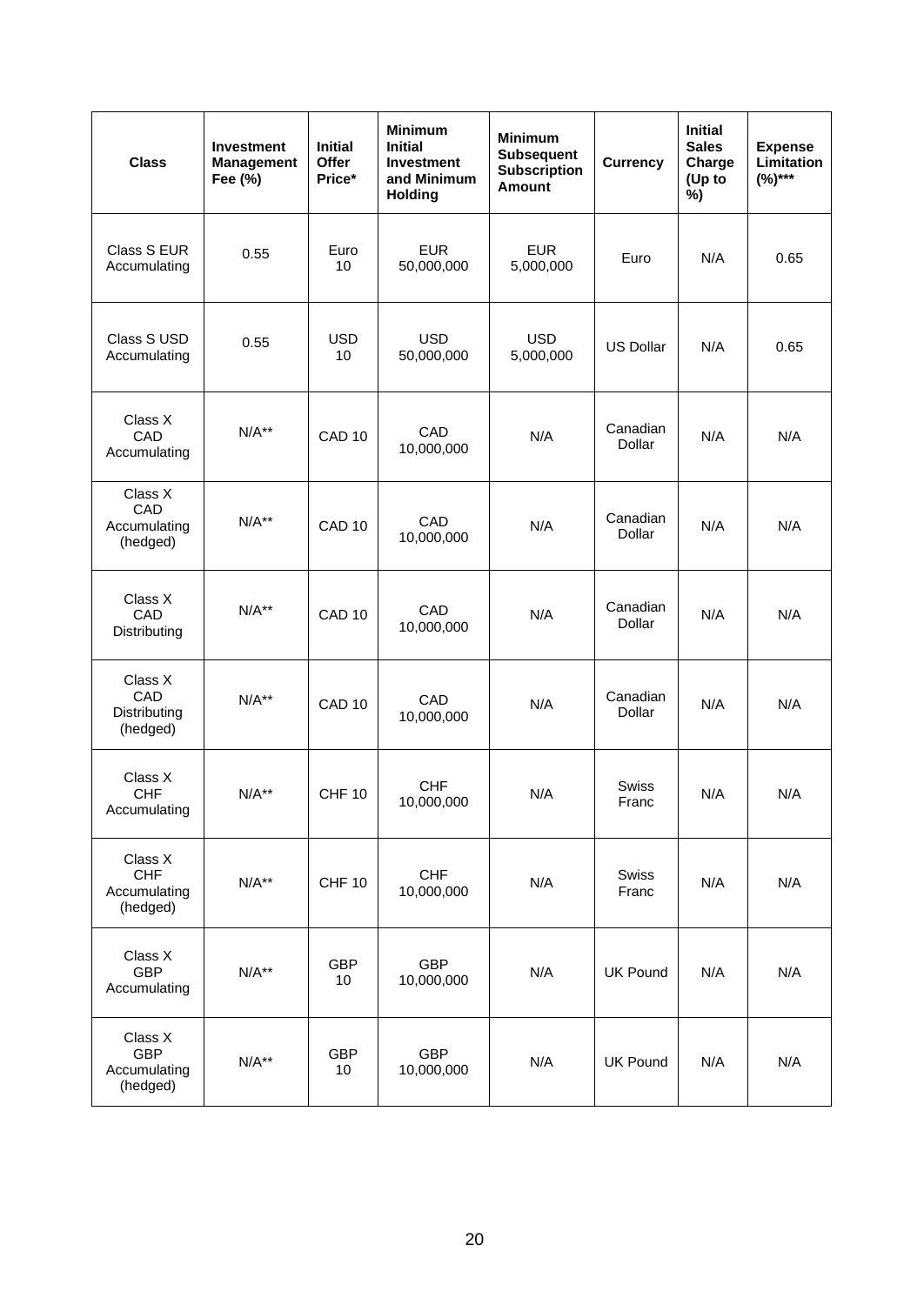| <b>Class</b>                                      | <b>Investment</b><br><b>Management</b><br>Fee (%) | <b>Initial</b><br>Offer<br>Price* | <b>Minimum</b><br><b>Initial</b><br><b>Investment</b><br>and Minimum<br><b>Holding</b> | <b>Minimum</b><br><b>Subsequent</b><br><b>Subscription</b><br><b>Amount</b> | <b>Currency</b>    | <b>Initial</b><br><b>Sales</b><br>Charge<br>(Up to<br>%) | <b>Expense</b><br>Limitation<br>$(%)***$ |
|---------------------------------------------------|---------------------------------------------------|-----------------------------------|----------------------------------------------------------------------------------------|-----------------------------------------------------------------------------|--------------------|----------------------------------------------------------|------------------------------------------|
| Class X<br><b>GBP</b><br>Distributing             | $N/A**$                                           | <b>GBP 10</b>                     | <b>GBP</b><br>10,000,000                                                               | N/A                                                                         | <b>UK Pound</b>    | N/A                                                      | N/A                                      |
| Class X<br><b>GBP</b><br>Distributing<br>(hedged) | $N/A**$                                           | <b>GBP 10</b>                     | <b>GBP</b><br>10,000,000                                                               | N/A                                                                         | <b>UK Pound</b>    | N/A                                                      | N/A                                      |
| Class X<br><b>EUR</b><br>Accumulating             | $N/A**$                                           | Euro<br>10                        | <b>EUR</b><br>10,000,000                                                               | N/A                                                                         | Euro               | N/A                                                      | N/A                                      |
| Class X<br><b>EUR</b><br>Accumulating<br>(hedged) | $N/A**$                                           | Euro<br>10                        | <b>EUR</b><br>10,000,000                                                               | N/A                                                                         | Euro               | N/A                                                      | N/A                                      |
| Class X<br><b>JPY</b><br>Accumulating             | $N/A**$                                           | <b>JPY</b><br>1,000               | <b>JPY</b><br>1,000,000,000                                                            | N/A                                                                         | Japanese<br>Yen    | N/A                                                      | N/A                                      |
| Class X<br><b>JPY</b><br>Accumulating<br>(hedged) | $N/A**$                                           | <b>JPY</b><br>1,000               | <b>JPY</b><br>1,000,000,000                                                            | N/A                                                                         | Japanese<br>Yen    | N/A                                                      | N/A                                      |
| Class X<br><b>JPY</b><br>Distributing             | $N/A**$                                           | <b>JPY</b><br>1,000               | <b>JPY</b><br>1,000,000,000                                                            | N/A                                                                         | Japanese<br>Yen    | N/A                                                      | N/A                                      |
| Class X<br><b>JPY</b><br>Distributing<br>(hedged) | $N/A**$                                           | <b>JPY</b><br>1,000               | <b>JPY</b><br>1,000,000,000                                                            | N/A                                                                         | Japanese<br>Yen    | N/A                                                      | N/A                                      |
| Class X<br><b>NOK</b><br>Accumulating             | $N/A**$                                           | <b>NOK</b><br>100                 | <b>NOK</b><br>100,000,000                                                              | N/A                                                                         | Norwegian<br>Krone | N/A                                                      | N/A                                      |
| Class X<br><b>NOK</b><br>Accumulating<br>(hedged) | $N/A**$                                           | <b>NOK</b><br>100                 | <b>NOK</b><br>100,000,000                                                              | N/A                                                                         | Norwegian<br>Krone | N/A                                                      | N/A                                      |